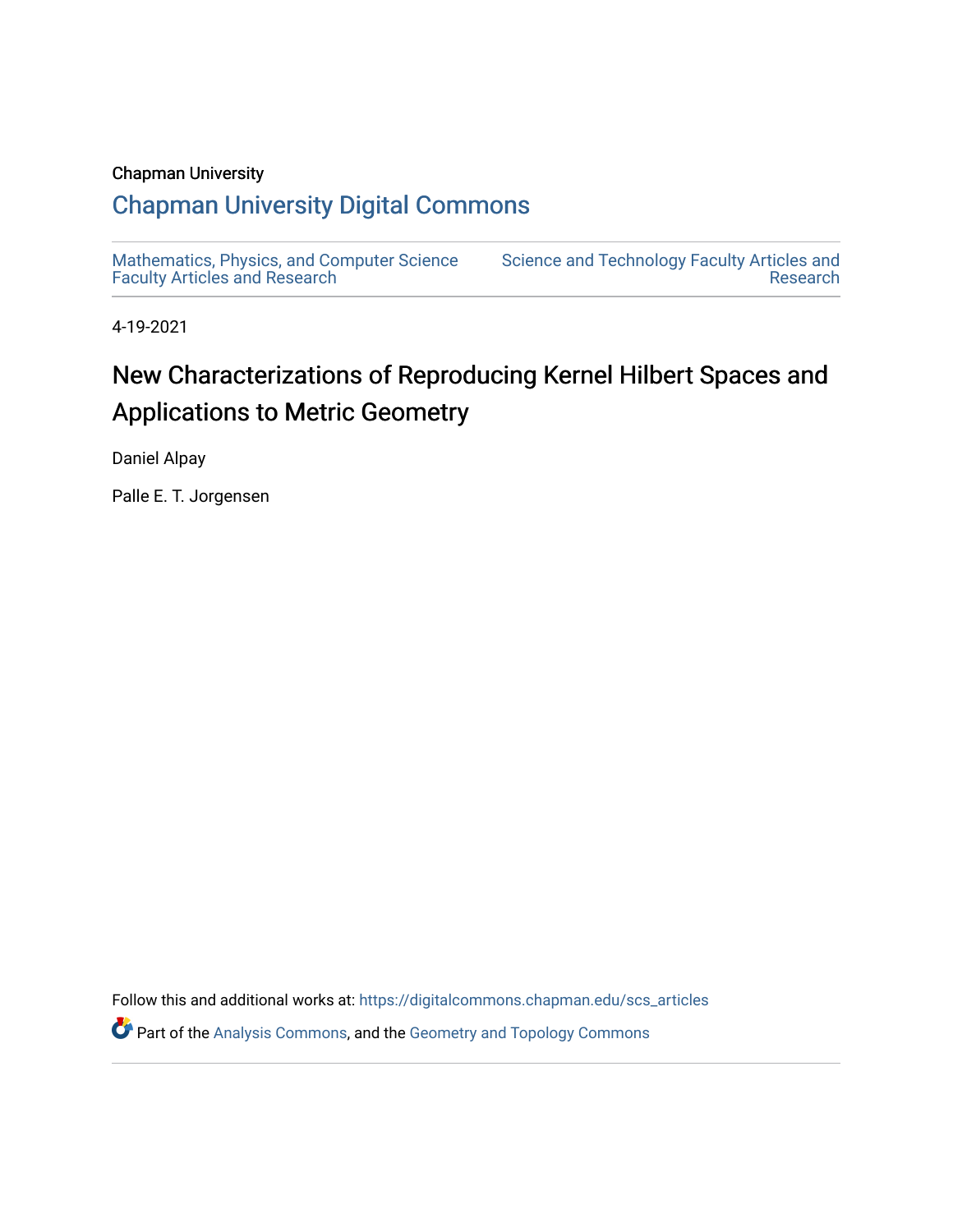## New Characterizations of Reproducing Kernel Hilbert Spaces and Applications to Metric Geometry

## **Comments**

This article was originally published in Opuscula Mathematica, volume 41, issue 3, in 2021. <https://doi.org/10.7494/OpMath.2021.41.3.283>

## Creative Commons License



This work is licensed under a [Creative Commons Attribution 4.0 License](https://creativecommons.org/licenses/by/4.0/).

Copyright The authors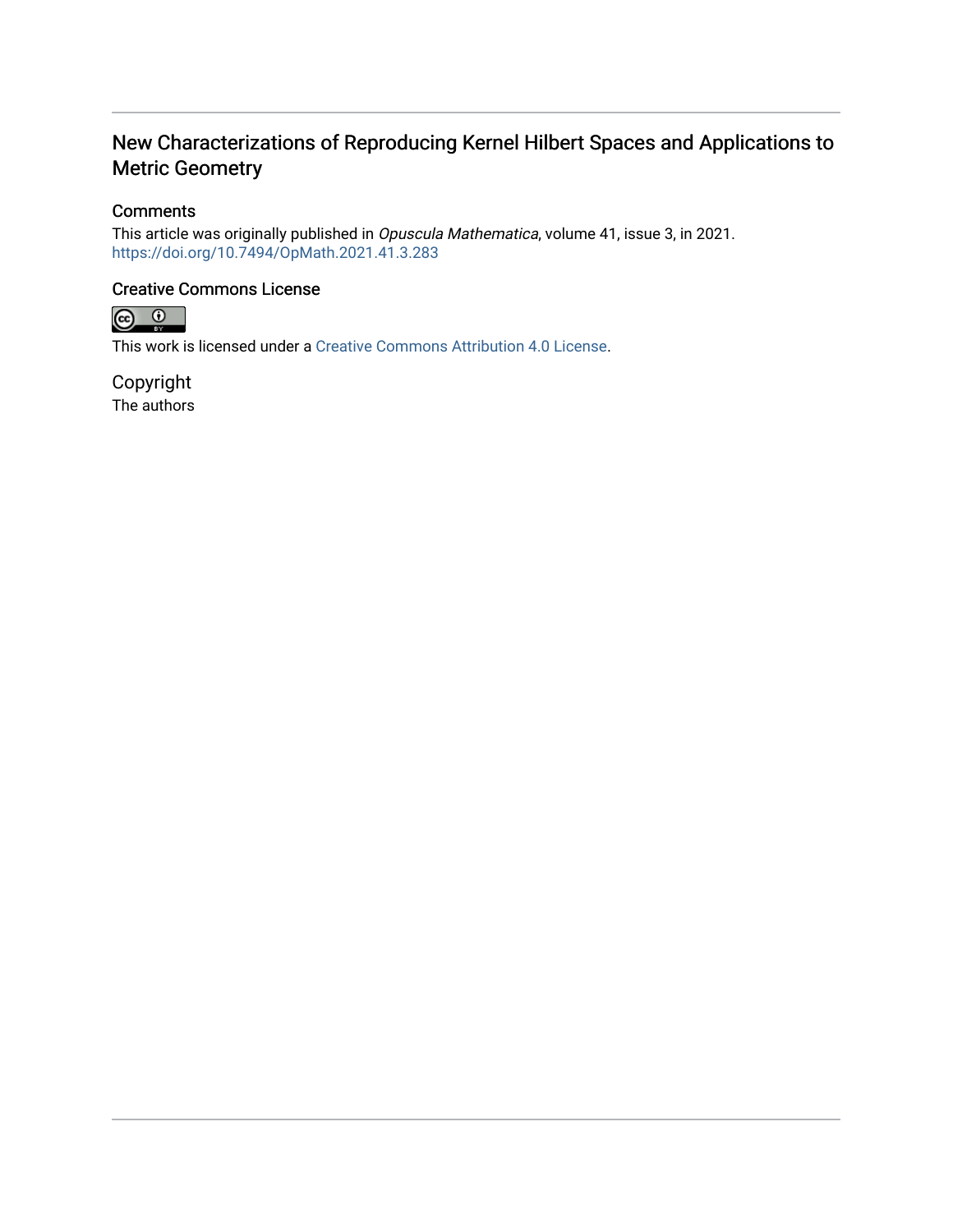## **NEW CHARACTERIZATIONS OF REPRODUCING KERNEL HILBERT SPACES AND APPLICATIONS TO METRIC GEOMETRY**

### Daniel Alpay and Palle E.T. Jorgensen

#### *Communicated by Aurelian Gheondea*

**Abstract.** We give two new global and algorithmic constructions of the reproducing kernel Hilbert space associated to a positive definite kernel. We further present a general positive definite kernel setting using bilinear forms, and we provide new examples. Our results cover the case of measurable positive definite kernels, and we give applications to both stochastic analysis and metric geometry and provide a number of examples.

**Keywords:** reproducing kernel, positive definite functions, approximation, algorithms, measures, stochastic processes.

**Mathematics Subject Classification:** 46E22, 43A35.

#### 1. INTRODUCTION

Recently many researchers have made use of reproducing kernels in attacking diverse areas and problems from approximation and optimization; see [1,6,15,17,19,20]. While there is a direct link from specific positive definite kernels, the link to the corresponding reproducing kernel Hilbert space (RKHS) is a rather abstract one, typically, one is faced only with an abstract completion, and the links to computation is often blurred. Our present aim is to offer two concrete approaches to RKHSs, explicit, and algorithmic. Our approaches are dictated directly by problems in constructive approximation and optimization.

Let *S* be some set and let  $k(t,s)$  be positive definite on *S*. It is well known (see [4, 13, 16]) that one can associate to *k* a uniquely defined Hilbert space (which we will denote by  $\mathfrak{H}(k)$ ) of functions defined on *S* with reproducing kernel  $k(t, s)$ , meaning that for every  $s \in S$  and  $f \in \mathfrak{H}(k)$ , the function  $t \mapsto k(t, s)$  belong to  $\mathfrak{H}(k)$  and

$$
\langle f(\cdot), k(\cdot, s) \rangle_{\mathfrak{H}(k)} = f(s).
$$

© 2021 Authors. Creative Commons CC-BY 4.0 283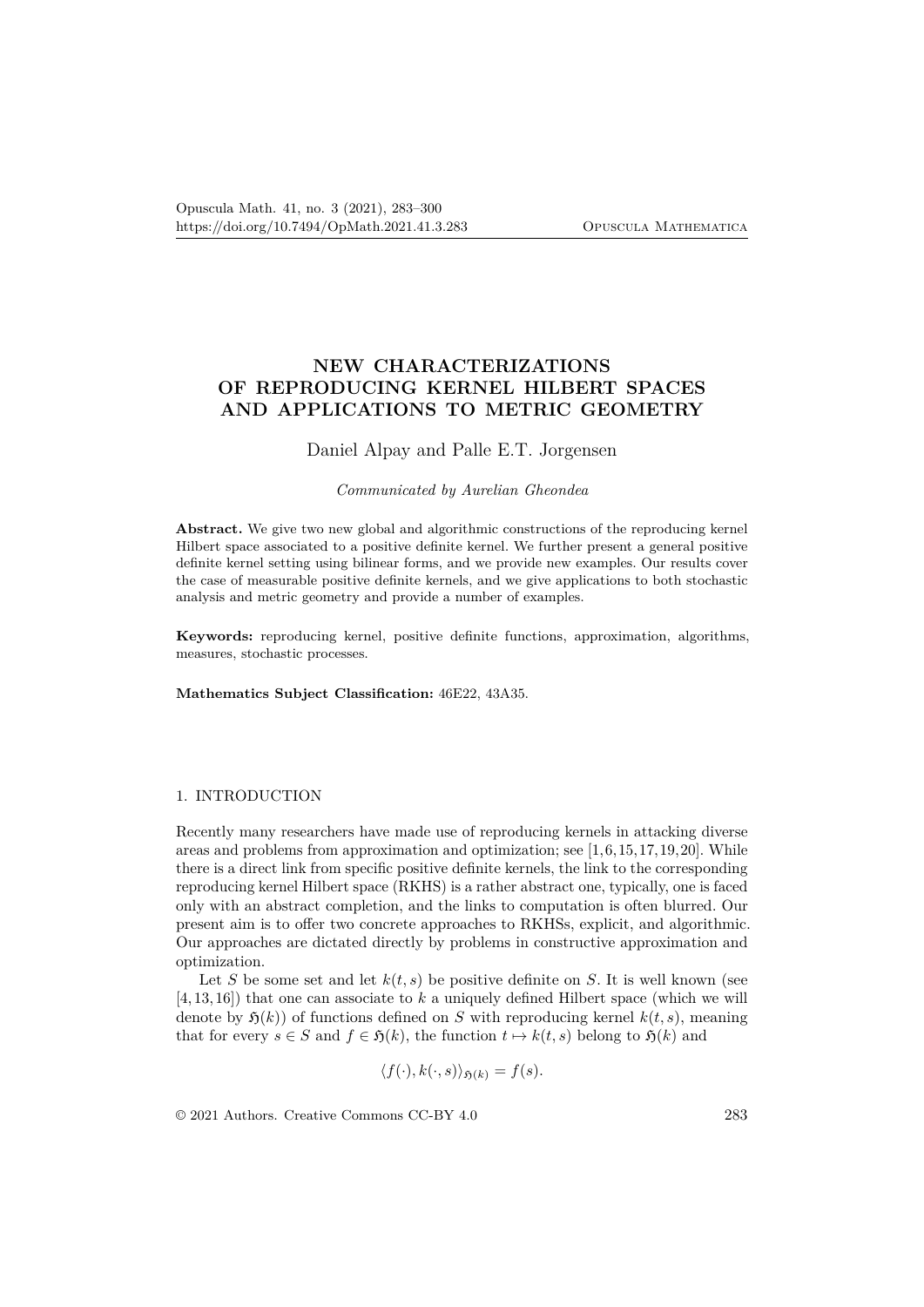The classical construction of the space  $\mathfrak{H}(k)$  goes as follows. Consider the linear span  $\mathfrak{L}(k)$  of the functions  $k_s : u \mapsto k(u, s)$  endowed with the form

$$
\langle k_s, k_t \rangle_k = k(t, s), \quad t, s \in S. \tag{1.1}
$$

Then, one readily proves that the form (1.1) is well defined, and has the reproducing kernel property. Thus  $(\mathfrak{L}(k), \langle \cdot, \cdot \rangle_k)$  is a pre-Hilbert space. Its metric space completion is unique up to a metric space isometry. One then shows that a uniquely defined completion exists, which is made of functions, and which still has the reproducing kernel property.

In general there is no direct characterization of the elements of  $\mathfrak{H}(k)$  directly as functions on *S* (notable exceptions include for instance the Fock space and the Bergman space). In the present work we give two new global constructions of  $\mathfrak{H}(k)$ and a global characterization of its elements. The first construction is in terms of a projective limit, and the second one uses a space of measures associated to the kernel. In the latter, we associate an explicit norm, for every positive kernel, and valid for every element in the reproducing kernel Hilbert space; see formula (5.4).

Another space plays an important role in our constructions besides the space  $\mathfrak{L}(k)$ , namely the linear span  $\mathfrak{E}(k)$  of the Dirac measures  $\delta_s$ ,  $s \in S$ , endowed with the Hermitian form defined first by

$$
\langle \delta_s, \delta_t \rangle = k(t, s), \quad t, s \in S. \tag{1.2}
$$

and extended by linearity to the finite linear combinations of Dirac measures. In this case, (1.2) generates a positive, but possibly degenerate, form, and one needs to mod-out via the linear space of finite linear combinations of Dirac measures which are self-orthogonal with respect to this Hermitian form.

We now describe the outline of the paper. In Section 2, starting from a fixed positive definite function (kernel)  $k(t, s)$  defined on  $S \times S$ , we derive an associated metric  $d_k$ on *S*. Its properties are outlined; as well as its applications inside the paper. Section 3 deals with a duality lemma important in the main constructions inside the paper: The starting point here is a general pre-Hilbert space, so a normed vector space where the norm is defined from an inner product. Hence, we get a corresponding dual norm, i.e., a dual Banach space. With the use of a new transform, we show that this dual Banach space is a Hilbert space. In Section 4, starting from a fixed positive definite function (kernel)  $k(t, s)$  defined on  $S \times S$ , we present a constructive approach to the reproducing kernel Hilbert space (RKHS)  $\mathfrak{H}(k)$ . This will make use of the following five steps: (i) the filter of all finite subsets of S, (ii) an explicit system of finite-rank operators defined on functions on S, and (iii) an algorithm which related the operators defined from two finite sets, with one contained in the other. With this, we establish (iv) a Kolmogorov consistency relation, and (v) we show that the constructive and algorithmic realization of the RKHS  $\mathfrak{H}(k)$  follows directly from this (Theorem (2)). It is helpful to draw the following parallel between our particular choice of filter (i.e., the filter of all finite subsets) which deals with the most general setting, and other hand, related filters for special cases, in the literature. In more detail, on the one hand, we have (i) for a given positive definite kernel function  $k(t, s)$  on a set *S*, our present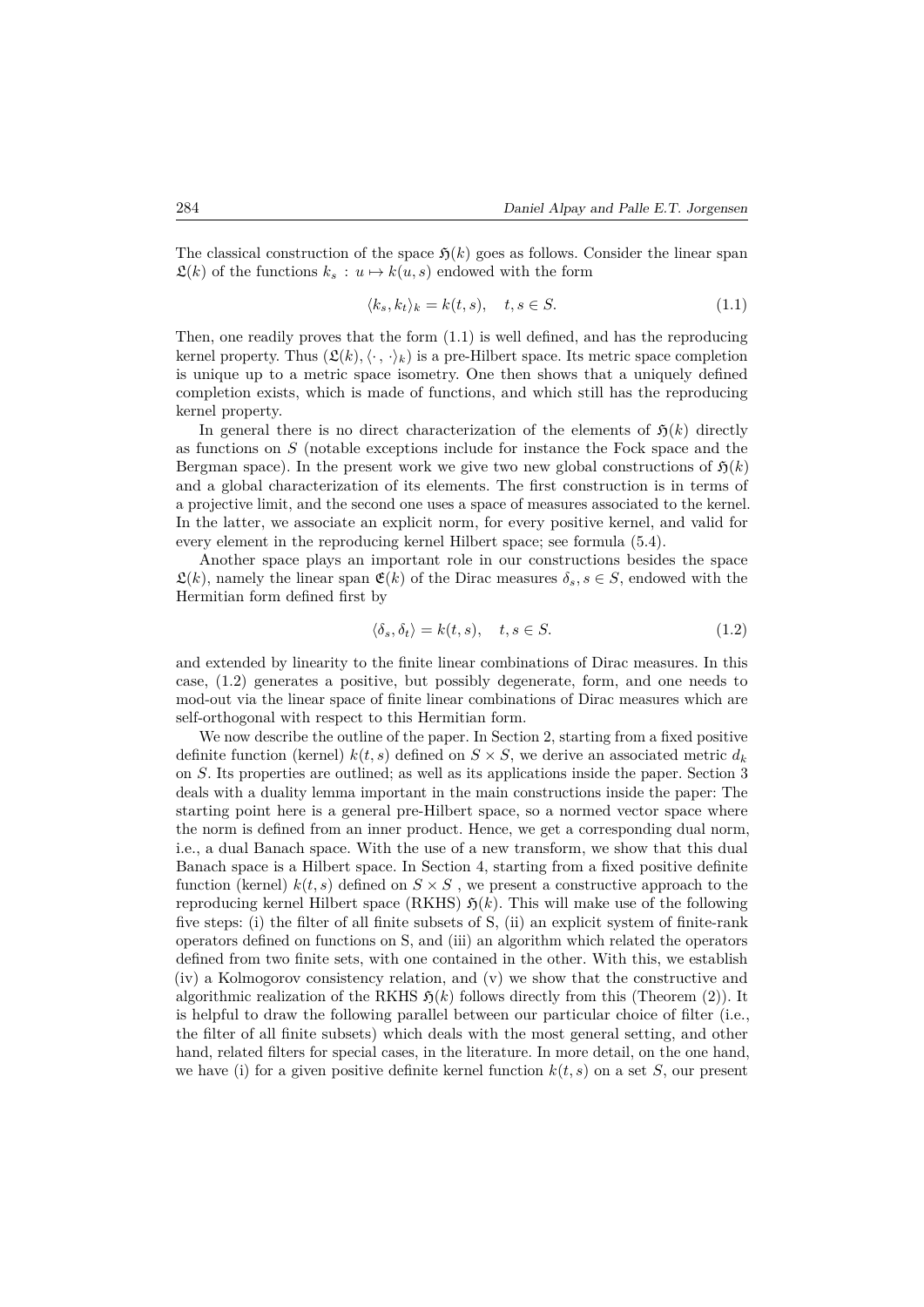filter consists of all finite subsets of *S*. By contrast, (ii) for special RKHS constructions, one has a variety of alternative choices filters. They are used in special cases of RKHS constructions from harmonic analysis; for example, for Hardy spaces  $\mathbf{H}_{2}(D)$ , with *D* some complex domain, it is popular to pick a filter consisting of closed curves inside *D*. There are interesting similarities and differences between (ii) special cases, special filters, and (i) our case: the general case, and with our choice of filter. Motivated by applications, in Section 5, we introduce a pre-Hilbert space of measures on *S*, with the measures defined relative to the Borel sigma-algebra from the metric  $d_k$ . Our duality lemma from Section 3 will be used in a characterization of the RKHS norm in  $\mathfrak{H}(k)$ , Theorem 5.4. The proof of this result is of independent interest, and is carried out in detail, in Section 6. Sections 8 and 9 in turn deal with a RKHS construction for a class of measurable positive definite kernels. Finally, Section 10 contains applications to stochastic processes and Section 11 contains applications to geometric measure theory.

#### 2. THE  $d_k$ -METRIC

Our present starting point is a fixed set *S* and a positive definite function (kernel)  $k(t, s)$  defined on  $S \times S$ . From this we derive an associated metric  $d_k$  on *S*. We shall use the name "metric" even for the cases when  $d_k$  might in fact not separate the points in *S*. It will be important for our subsequent construction to have  $d_k$  derived from first principles. For example, we shall specify our Borel sigma-algebra of subsets in *S* with use of the metric. This will be important in our constructive realization of the reproducing kernel Hilbert space (RKHS)  $\mathfrak{H}(k)$  associated with the given kernel k. (Naturally, once  $\mathfrak{H}(k)$  is available, then the metric  $d_k$  will be an easy byproduct. But our point in the present section is to derive the metric  $d_k$  directly from an easy matrix consideration.) For our present purpose, the metric  $d_k$  will be available at the outset, and we show in Proposition 2.4 that the kernel function *k* is automatically jointly continuous relative to the product metric.

The following is well known, and will hold even when *k*(*t, s*) is only Hermitian. A proof is outlined for completeness.

**Lemma 2.1.** *Let S be a set and let k*(*t, s*) *be positive definite on S. The formula*  $(1.1)$  *induces a well defined non-degenerate Hermitian form on the linear span*  $\mathfrak{L}(k)$  of *the functions*  $k_s$ ,  $s \in S$ *, and the space*  $\mathfrak{L}(k)$  *endowed with this form is a reproducing kernel pre-Hilbert space.*

*Proof.* The form  $(1.1)$  extended to the linear span of the kernel functions, is well defined, and the reproducing kernel property stems directly from (1.1). We now prove that the form is non-degenerate. Let  $f \in \mathcal{L}(k)$  be orthogonal to all the elements in the space. We have in particular

$$
\langle f, k_s \rangle_k = 0, \quad \forall s \in S
$$

and so, using the reproducing kernel property,  $f(s) = 0$  for all  $s \in S$ .

 $\Box$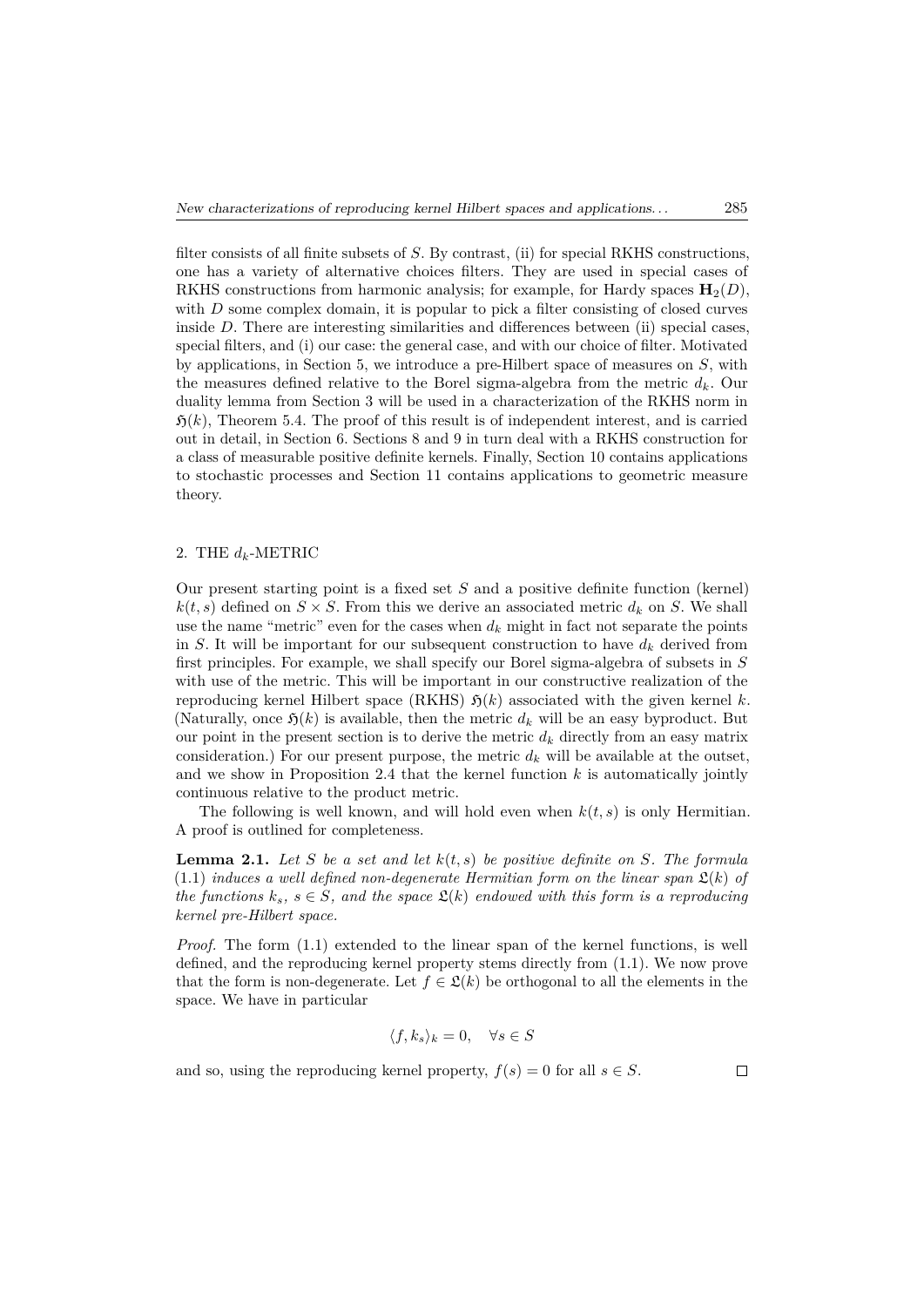The norm associated to this form induces a distance via

$$
d(f,g) = ||f - g||_k, \quad f, g \in \mathfrak{L}(k).
$$

In particular

$$
d(k_t, k_s)^2 = k(t, t) - 2\text{Re}\,k(t, s) + k(s, s), \quad t, s \in S.
$$

The right-hand side of the above equality is non negative since *k* is positive definite. We set

$$
d_k(t,s) = d(k_t, k_s), \quad t, s \in S.
$$

We note that  $d_k$  is symmetric and satisfies the triangle inequality since, for  $t, s, u \in S$ we have

$$
d_k(t,s) = ||k_t - k_s||_k
$$
  
\n
$$
\le ||k_t - k_u||_k + ||k_u - k_s||_k
$$
  
\n
$$
= d_k(t,u) + d_k(u,s).
$$

It need not define a distance  $d_k(t, s)$  on *S*, since it may happen that  $d_k(t_0, s_0) = 0$ with  $t_0 \neq s_0$ . We then have

$$
k(s, t_0) = k(s, s_0), \quad \forall s \in S.
$$

We will say that two points  $t_0$  and  $s_0$  are equivalent if  $d(k_{t_0}, k_{s_0}) = 0$ . We have an equivalence relation ∼, and we consider the function *k*(*t, s*) on the quotient space *S/* ∼. We set

$$
k(\tilde{t}, \tilde{s}) = k(t, s), \quad t \in \tilde{t}, \ s \in \tilde{s}
$$

and

$$
\widetilde{d}_k(\widetilde{t}, \widetilde{s}) = d_k(t, s), \quad t \in \widetilde{t}, \ s \in \widetilde{s}.
$$

The proofs of the following two results are easy and omitted.

**Lemma 2.2.**  $\widetilde{k}$  *is well defined and positive definite on*  $S/\sim$ .

**Lemma 2.3.**  $\tilde{d}_k$  *is well defined and*  $(S/\sim \tilde{d}_k)$  *is a metric space.* 

In the sequel we assume, without loss of generality, that  $d_k$  is indeed a distance on *S* (i.e. we consider  $S / \sim$  rather than *S*).

**Proposition 2.4.** *The function*  $k(t,s)$  *on*  $S \times S$  *is jointly continuous with respect to the product metric*  $D_k((t_1, s_1), (t_2, s_2)) = d_k(t_1, t_2) + d_k(s_1, s_2)$  and the diagonal *function*  $t \mapsto k(t, t)$  *is continuous with respect to*  $d_k$ *.* 

*Proof.* We first consider the second claim. The triangle inequality in  $\mathcal{L}(k)$  gives

$$
\Big| ||k_t||_k - ||k_t||_k \Big| \le ||k_t - k_s||_k,
$$

which can be rewritten as

$$
\left| \sqrt{k(t,t)} - \sqrt{k(s,s)} \right| \le d_k(t,s).
$$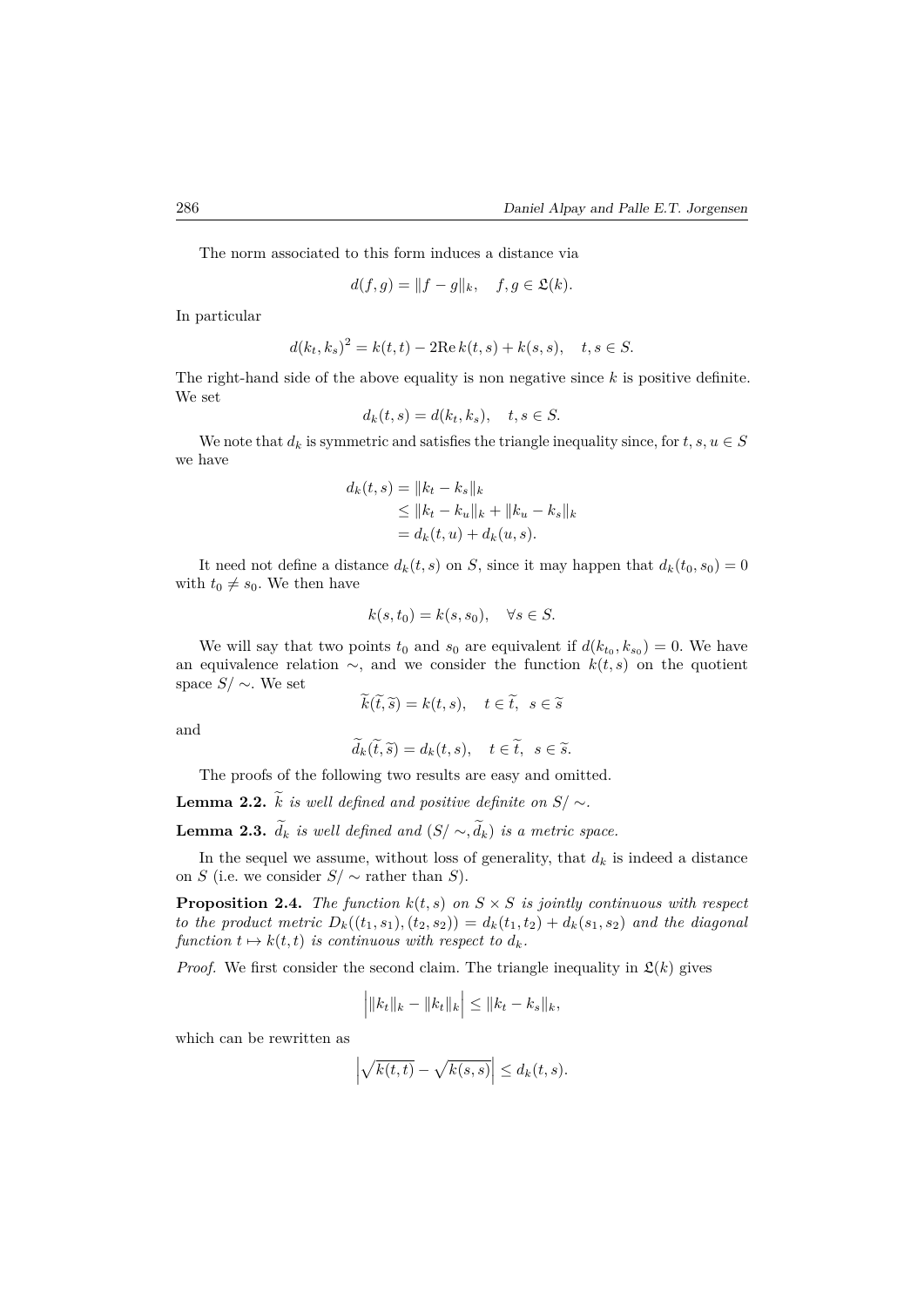Thus the map  $t \mapsto \sqrt{k(t,t)}$  is continuous with respect to  $d_k$  and so is its square. To prove the joint continuity of  $k(t, s)$  with respect to  $D_k$  we write:

$$
|k(t_1, s_1) - k(t_2, s_2)| \le |k(t_1, s_1) - k(t_1, s_2)| + |k(t_1, s_2) - k(t_2, s_2)|
$$
  
=  $|\langle k_{s_1} - k_{s_2}, k_{t_1} \rangle| + |\langle k_{s_2}, k_{t_1} - k_{t_2} \rangle|$   
 $\le \sqrt{k(t_1, t_1)} d_k(s_1, s_2) + \sqrt{k(s_2, s_2)} d_k(t_1, t_2).$ 

**Example 2.5.** For the covariance of the Brownian motion,  $k(t, s) = t \wedge s$  with  $t, s \geq 0$ we have

$$
d_k(t,s) = \sqrt{|t-s|}.
$$

We remark that:

**Proposition 2.6.** *The elements of*  $\mathfrak{L}(k)$  *are Lipschitz continuous with respect to*  $d_k$ 

*Proof.* The claim follows from the Cauchy–Schwarz inequality. Indeed, let  $f \in \mathcal{L}(k)$ and  $t, s \in S$ . Then

$$
|f(t) - f(s)| = \langle f, k_t - k_s \rangle_k \le ||f||_k \cdot ||k_t - k_s||_k = ||f||_k \cdot d_k(t, s).
$$

The metric  $d_k$  induces an associated topology and sigma-algebra, denoted by  $\mathcal{T}_k$ and  $\mathcal{B}_k$ , respectively. We complete  $\mathcal{B}_k$  with the sets of outer measure 0, and still denote the completion  $\mathcal{B}_k$ .

#### 3. A CANONICAL ISOMETRY OPERATOR

Let  $(\mathfrak{H}_0, \langle \cdot, \cdot \rangle_{\mathfrak{H}_0})$  denote a pre-Hilbert space. We take the inner product linear in the first variable and anti-linear in the second variable. Furthermore, we denote by  $(\mathfrak{H}, \langle \cdot, \cdot \rangle_{\mathfrak{H}})$ any of its completion. Recall that it is unique up to a Hilbert space isomorphism. Let  $5_0^*$  denote the Banach anti-dual of  $5_0$ , that is the space of anti-linear continuous maps from  $\mathfrak{H}_0$  into  $\mathbb{C}$ .

**Lemma 3.1.** *The dual norm defined by*

$$
\|\varphi\|_{\mathfrak{H}_0^*} = \sup_{\substack{h \in \mathfrak{H}_0 \\ \|h\|_{\mathfrak{H}_0} = 1}} |\varphi(h)|, \quad \varphi \in \mathfrak{H}_0^*,
$$
\n(3.1)

*is a Hilbert norm, and*  $\mathfrak{H}_0^*$  *is complete with this norm.* 

*Proof.* It follows from (3.1) that  $\varphi$  is also continuous from the chosen closure  $\mathfrak{H}$  of  $\mathfrak{H}_0$  into  $\mathbb C$ . By Riesz theorem applied to  $\varphi$  as a continuous map from  $\mathfrak H$  into  $\mathbb C$ , there exists an element  $T\varphi \in \mathfrak{H}$  such that

$$
\varphi(h) = \langle T\varphi, h \rangle_{\mathfrak{H}}.\tag{3.2}
$$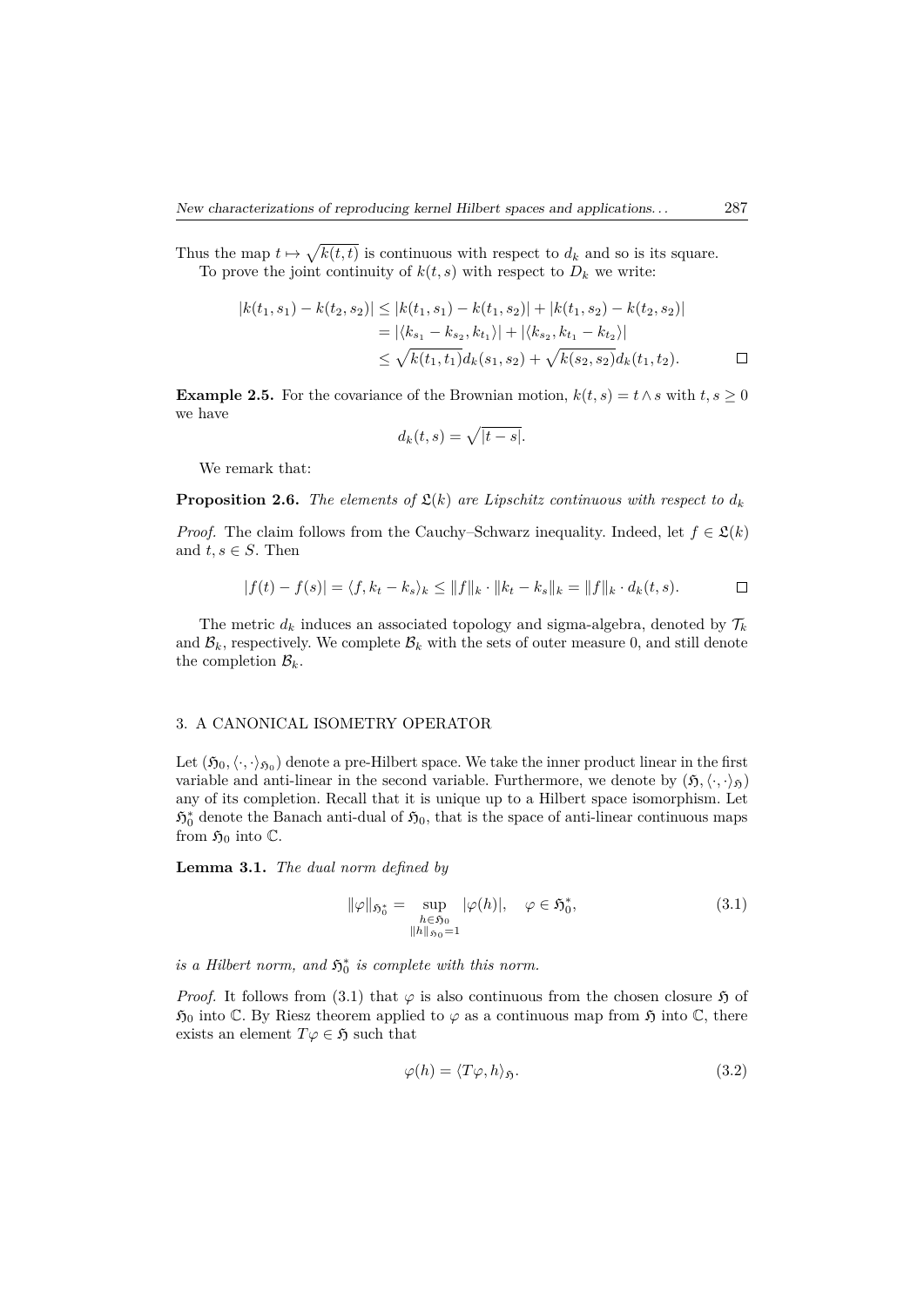It follows that

$$
\|\varphi\|_{\mathfrak{H}_0^*}=\|T\varphi\|_{\mathfrak{H}},
$$

and so the norm (3.1) is defined by the inner product

$$
\langle \varphi, \psi \rangle_{\mathfrak{H}_0^*} \stackrel{\text{def.}}{=} \langle T\varphi, T\psi \rangle_{\mathfrak{H}}.
$$
 (3.3)

 $\Box$ 

**Lemma 3.2.** *In the notation of the previous lemma and of its proof, the operator T is a Hilbert space isomorphism from*  $\mathfrak{H}^*_0$  *onto*  $\mathfrak{H}$ .

*Proof.* By (3.3), *T* is an isometry and hence is enough to show that *T* has dense range. This follows from (3.2).  $\Box$ 

The function

$$
K(\varphi, \psi) = \langle T\varphi, T\psi \rangle_{\mathfrak{H}}, \quad \varphi, \psi \in \mathfrak{H}_{0}^{*}, \tag{3.4}
$$

is positive definite, and independent of the chosen completion of  $\mathfrak{H}_0$ . We associate to it the Hilbert space of functions of the form

$$
F(\varphi) = \langle T\varphi, f \rangle_{\mathfrak{H}}, \quad ||F|| = ||f||_{\mathfrak{H}} \tag{3.5}
$$

In the case of the point evaluations we have

$$
\overline{f(t)} = \overline{\delta_t}(f) = \langle k(\cdot, t), f \rangle_{\mathfrak{H}}
$$

and so

$$
T(\delta_t) = k(\cdot, t)
$$

and the reproducing kernel (3.4) restricted to the point measures is (with  $\mathfrak{H}_0$  the linear span of the  $\delta_t$  with the form  $(1.1)$ 

$$
K(\delta_t, \delta_s) = \langle k(\cdot, t), k(\cdot, s) \rangle_{\mathfrak{H}} = k(s, t).
$$

Not always are point evaluations in  $\mathfrak{H}^*_0$  (in particular  $\mathfrak{H}_0$  need not be a space of functions) but the kernel (3.4) is associated in a natural way to  $\mathfrak{H}_0$ .

#### 4. AN INJECTIVE LIMIT CONSTRUCTION

The idea is to look at the filter  $\mathcal F$  of finite subsets of *S*. For any such set  $F$ , one considers the finite dimensional reproducing kernel Hilbert space  $\mathfrak{L}_F(k)$  with reproducing kernel  $k(t,s)$   $\Big|_{F \times F}$ . The argument below uses a limit over the filter of all finite subsets. We denote by  $K_F$  the corresponding Gram matrix. In order to get only invertible matrices we first extract from *S* a possibly smaller set  $S_0$  for which the functions  $k_t, t \in S_0$ are linearly independent and span the linear pan of the  $k_t, t \in S$ . We then define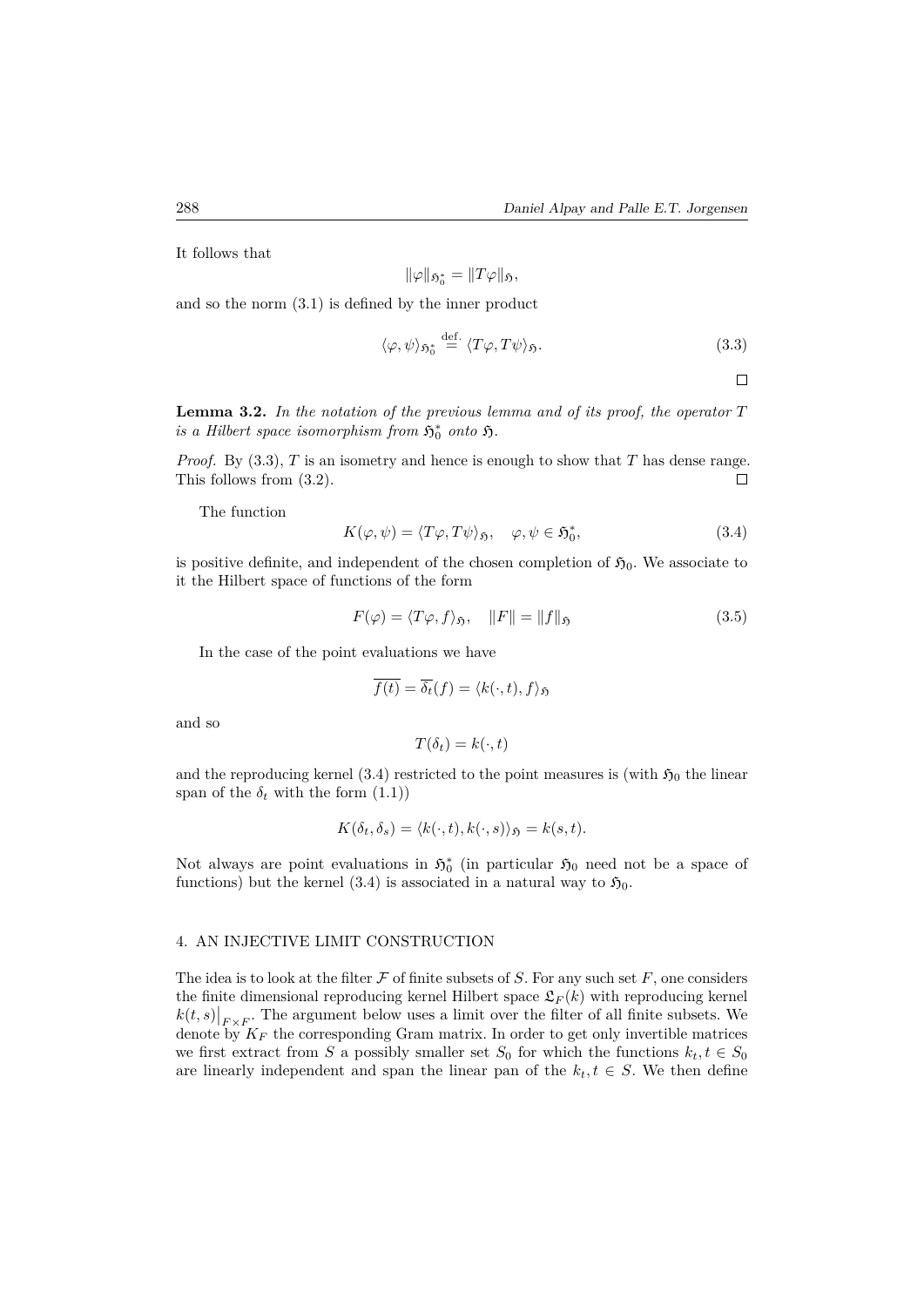the projection from the vector space of functions defined on  $F = \{s_1, \ldots, s_m\} \subset S_0$ onto  $\mathfrak{L}_F(k)$  by

$$
(Q_F f)(s) = (k(s, s_1) \cdots k(s, s_m)) K_F^{-1} \underbrace{\begin{pmatrix} f(s_1) \\ \vdots \\ f(s_m) \end{pmatrix}}_{\stackrel{\text{def.}}{=} f \mid F}, \tag{4.1}
$$

where the variable  $s$  runs through  $F$ . To ease the notation, we write  $S$  instead of  $S_0$ in the sequel.

**Lemma 4.1.** *The map Q<sup>F</sup> has the following properties:*

(1) *interpolation:*

$$
(Q_F f)(s_j) = f(s_j), \quad j = 1, ..., m,
$$
\n(4.2)

(2) *projection:*

$$
Q_F^2 = Q_F,
$$

(3) *norm:*

$$
||Q_Ff||_{\mathfrak{L}_F(k)}^2 = (f|_F)^* K_F^{-1}(f|_F),
$$
\n(4.3)

(4) *order preserving: if*  $F_1 \subset F_2$  *are finite subsets of S,* 

$$
Q_{F_2}Q_{F_1}=Q_{F_1}Q_{F_2}=Q_{F_1}.
$$

*Proof.* Setting  $s = s_i$  on the right-hand side of (4.1) we note that  $(k(s_i, s_1) \ldots k(s_i, s_m))$ is the *i*-th row of  $K_F$ , and so  $(k(s_i, s_1) \ldots k(s_i, s_m))K_F^{-1}$  is the  $1 \times m$  row vector with all entries equal to 0 besides the *i*-th entry equal to 1. Hence (4.2) holds. Applying the preceding argument to  $Q_F f$  we get  $Q_F^2 = Q_F$ . (4.3) follows from

$$
\langle Q_F f, Q_F f \rangle_{\mathfrak{L}(k)} \n= \left\langle \sum_{k,j=1}^m k(\cdot, s_j)(K_F^{-1})_{jk} \overline{f(s_k)}, \sum_{i,\ell=1}^m k(\cdot, s_i)(K_F^{-1})_{i\ell} \overline{f(s_\ell)}(K_F^{-1})_{\ell i}(K_F)_{ij} \right\rangle_{\mathfrak{L}(k)} \n= \sum_{j,k,i,\ell=1}^m f(s_\ell)(K_F^{-1})_{\ell i}(K_F)_{ij}(K_F^{-1})_{jk} \overline{f(s_k)} \n= \sum_{j,k,\ell=1}^m f(s_\ell) \left( \sum_{i=1}^m (K_F^{-1})_{\ell i}(K_F)_{ij} \right) (K_F^{-1})_{jk} \overline{f(s_k)} \n= \sum_{j,k,\ell=1}^m f(s_\ell) \delta_{\ell j}(K_F^{-1})_{jk} \overline{f(s_k)} \n= \sum_{j,k,\ell=1}^m f(s_\ell) \delta_{\ell j}(K_F^{-1})_{jk} \overline{f(s_k)} \n= \sum_{j,k=1}^m f(s_j)(K_F^{-1})_{jk} \overline{f(s_k)},
$$

which is  $(4.3)$ .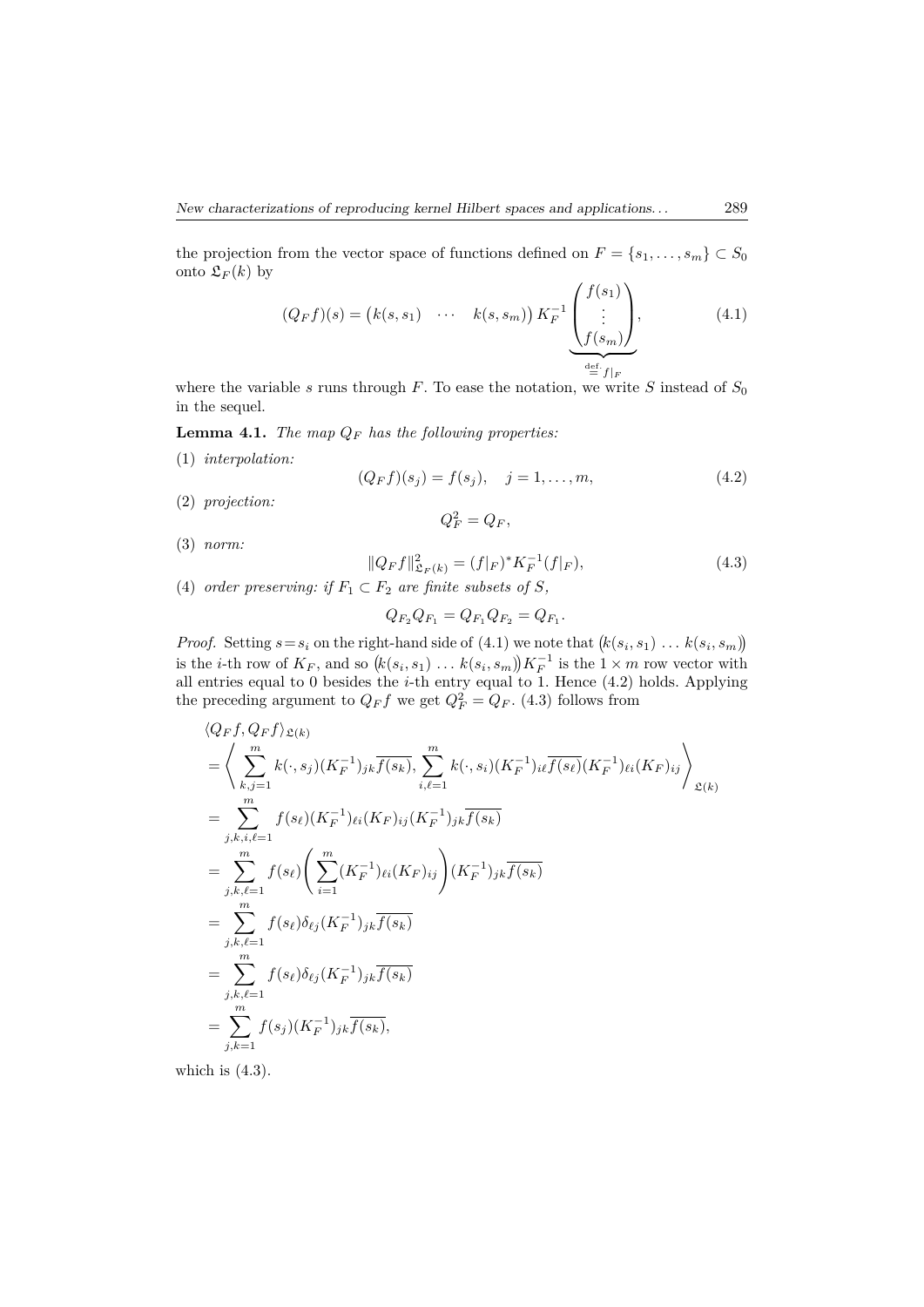Finally, let  $F_1$  and  $F_2$  be two finite subsets of *S* such that  $F_1 \subset F_2$ . Let *f* be a function defined on *S*. The functions  $f$  and  $Q_{F_2}f$  coincide on  $F_2$  and so on  $F_1$ , and so

$$
Q_{F_1}f = Q_{F_1}(Q_{F_2}f)
$$

and so  $Q_{F_1} = Q_{F_1}Q_{F_2}$ . Next,  $Q_{F_2}(Q_{F_1}f) = Q_{F_1}$  since the span of the kernels for  $s \in F_1$  is isometrically included in the span of the kernels for  $s \in F_2$ .  $\Box$ 

As a definition we introduce the subspace of all the functions on *S* for which the sup

$$
\sup_{F \in \mathcal{F}} \|Q_F f\|_{\mathfrak{L}_F(k)}^2
$$

is finite. In the next theorem we show that this is the reproducing kernel Hilbert space associated to *k*.

**Theorem 4.2.** Let  $k(t, s)$  be positive definite on  $S$ .

(1) *The following injective limit of Hilbert spaces*

$$
\lim_{\substack{F \in \mathcal{F} \\ K_F > 0}} \mathfrak{L}_F(k) \tag{4.4}
$$

 $as F \rightarrow S$ *, with norm* 

$$
||f||_{\mathfrak{H}}^{2} = \sup_{F \in \mathcal{F}} ||Q_{F}f||_{\mathfrak{L}_{F}(k)}^{2}
$$
 (4.5)

*.*

*exists.*

(2) *The supremum in* (4.5) *defines a Hilbert space norm, and the above injective limit coincides with the reproducing kernel Hilbert space with reproducing kernel*  $k(t, s)$ *.* 

*Proof.* We first note that when  $F_1 \subset F_2$ , the space  $\mathcal{L}_{F_1}(k)$  is isometrically included in the space  $\mathfrak{L}_{F_2}(k)$ . We denote by  $J = J_{F_1F_2}$  the isometric inclusion from  $\mathfrak{L}_{F_1}(k)$ into  $\mathfrak{L}_{F_2}(k)$ . The operator  $JJ^* = Q_{F_1F_2}$  is the orthogonal projection from  $\mathfrak{L}_{F_2}(k)$  onto  $\mathfrak{L}_{F_1}(k)$ . By Kolmogorov's consistency theorem there is a uniquely defined Hilbert space  $\mathfrak{H}$  such that

$$
\begin{array}{ccccc}\n\mathfrak{H} & & \xrightarrow{i} & & \mathfrak{L}_{F_2}(k) \\
\downarrow^i & & \nearrow & & \\
\mathfrak{L}_{F_1}(k) & & & & \n\end{array}
$$

To conclude the proof we now proceed in a number of steps.

*Step 1.* (4.5) *defines a norm.* The arguments for a norm are easily checked, but it is important to note that the supremum is in fact an increasing limit since

$$
F_1 \subset F_2 \implies ||Q_{F_1}f||^2_{\mathfrak{L}_{F_1}(k)} \leq ||Q_{F_2}f||^2_{\mathfrak{L}_{F_2}(k)}.
$$

*Step 2. Any Cauchy sequence in the norm* (4.5) *converges pointwise.* To see this we take *F* to be a singleton.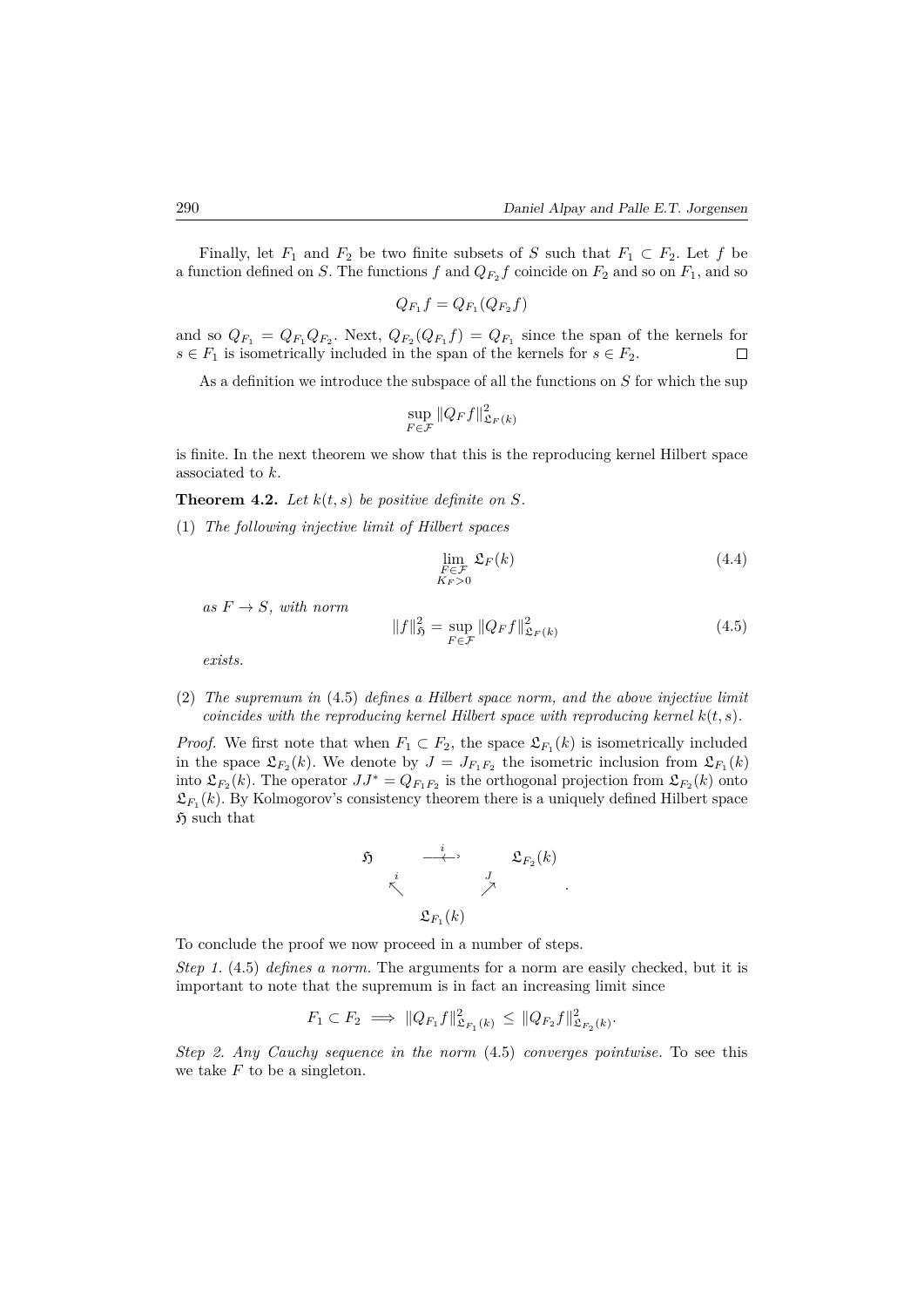*Step 3. Every Cauchy sequence converges to a function in*  $\mathfrak{H}$ *.* Indeed, from (4.5), convergence in the norm implies convergence on finite sets, and the limiting function is obtained in the previous step. It remains to show that the function so obtained belongs to the space (4.4). This follows from the definition of (4.5) since the operators  $Q_F$ are defined on all functions, and we use the fact that a Cauchy sequence is uniformly bounded in the (4.5) norm and so gives a uniform bound on the  $||Q_F f||_{\mathfrak{L}_F(k)}$ .

*Step 4. The norm is defined by an inner product.* Since the norm is defined by an increasing limit, one can take the polarization formula for every *F* and takes limit to obtain the corresponding inner product.

*Step 5. The reproducing kernel property holds.* Let  $s_0 \in S$  and let  $F = \{s_0, s_1, \ldots, s_n\} \subset S$ , and let  $f \in \mathfrak{H}$ . We have

$$
(k(s_0, s_1) \quad k(s_0, s_1) \quad \cdots \quad k(s_0, s_n)) Q_F^{-1} \begin{pmatrix} f(s_0) \\ f(s_1) \\ \vdots \\ f(s_n) \end{pmatrix} = (1 \quad 0 \quad \cdots \quad 0) \begin{pmatrix} f(s_0) \\ f(s_1) \\ \vdots \\ f(s_n) \end{pmatrix}
$$

$$
= f(s_0).
$$

To conclude one takes the limit for those  $F \subset S$  which contain  $s_0$ .

As a transition to the second construction, we note the following. Denote by  $\mathfrak{M}(k)$ the linear span of the delta measures  $\delta_s$ , and let  $\mathfrak{M}_F(k)$  denote the linear span of the  $\delta$ <sup>*s*</sup> for *s*  $\in$  *F*. The map *T<sub>k</sub>* defined by

$$
T_k\left(\sum_{t\in F} z_t \delta_t\right) = \sum_{t\in F} z_t k_t \tag{4.6}
$$

is unitary from  $\mathfrak{M}_F(k)$  onto  $\mathfrak{L}_F(k)$ , with matrix representation  $k(t,s)|_{F \times F}$ .

The map  $T_k$  extends to a unitary map between the projective limits  $\mathfrak{D}_1(k) = \lim_{F \to S} \mathfrak{M}_F(k)$  onto  $\mathfrak{H}(k) = \lim_{F \to S} \mathfrak{L}_F(k)$ . F F

**Remark 4.3.** Rather than restricting to a subset  $S_0$  one can use the Moore–Penrose inverse  $K_F^{[-1]}$  of the matrix  $K_F$ ; see [5] for the latter. Then, one needs to use Schur complement formulas. See [7, 11] for the latter.

#### 5. DUAL NORMS AND HILBERT SPACE CONSTRUCTION

Recall that  $\mathcal{B}_k$  is the Borel sigma-algebra generated by the metric  $d_k$  defined in Section 2. Let  $\xi$  be a signed measure on  $\mathcal{B}_k$ . It follows from the definition of the latter and the positivity of  $k(t, s)$  that the integral

$$
\langle \xi, \xi \rangle_k = \iint\limits_{S \times S} \overline{d\xi(t)} k(t, s) d\xi(s) \tag{5.1}
$$

 $\Box$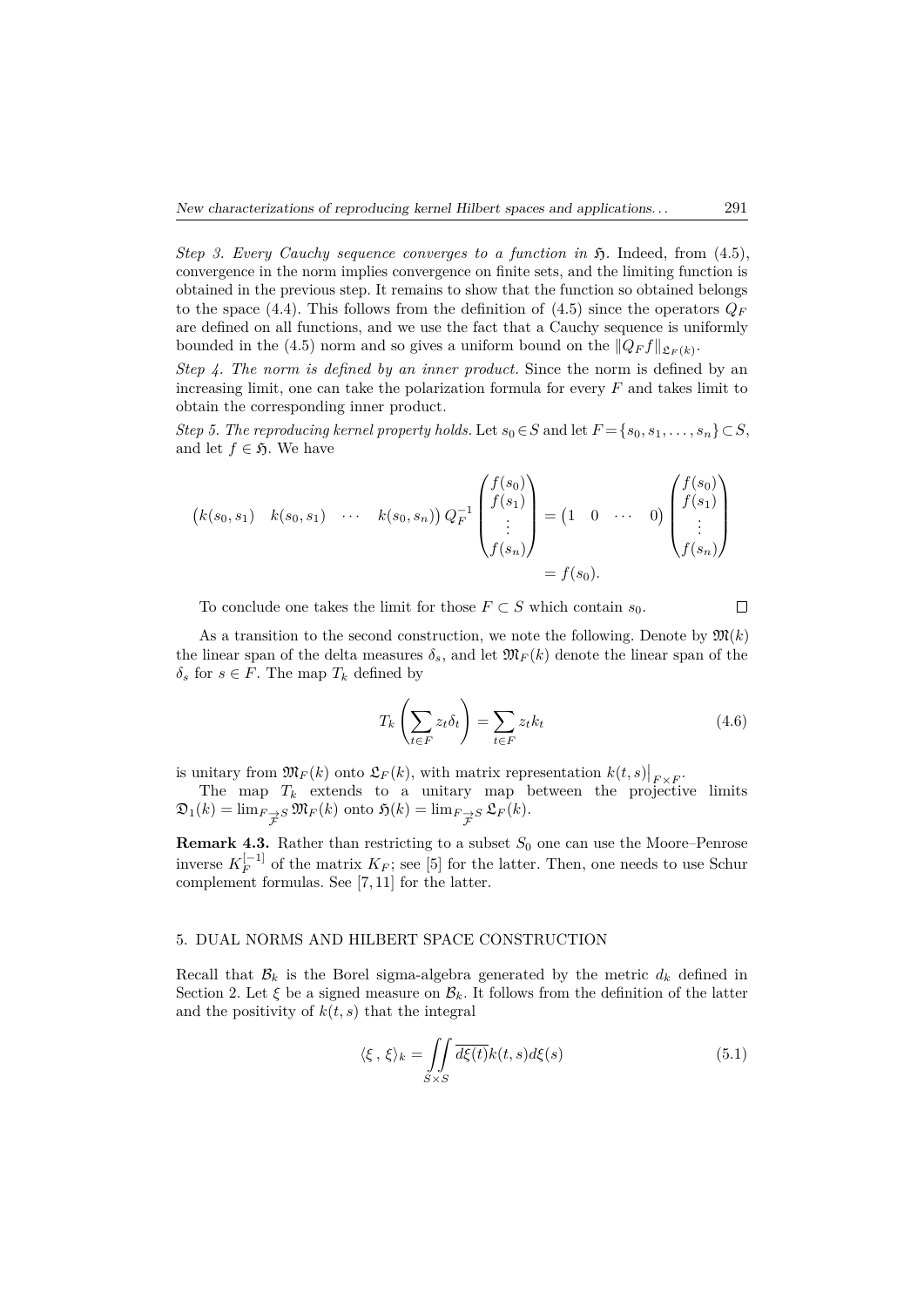is non-negative, but possibly infinite. The order of integration in (5.1) is not important since  $k(t, s)$  is continuous with respect to the underlying topology (see Proposition 2.4). For two measures  $\xi$  and  $\eta$  for which (5.1) is finite we set

$$
\langle \xi, \eta \rangle_k = \iint\limits_{S \times S} \overline{d\eta(t)} k(t, s) d\xi(s).
$$

Since (5.1) is a positive (possibly degenerate) Hermitian form, the Cauchy–Schwarz inequality holds

$$
|\langle \xi, \eta \rangle_k|^2 \le \langle \xi, \xi \rangle_k \langle \eta, \eta \rangle_k \tag{5.2}
$$

for any pair of signed matrices for which (5.1) is finite.

We will say that two signed measures for which (5.1) is finite are equivalent if

$$
\langle \xi_1 - \xi_2, \, \xi_1 - \xi_2 \rangle_k = 0. \tag{5.3}
$$

Thanks to (5.2) we have an equivalence relation, which we denote by  $\sim_k$ . We use the same symbol for the equivalence class and for an element in the class, and still denote by  $\langle \cdot, \cdot \rangle_k$  the corresponding Hermitian form.

**Definition 5.1.** We denote by  $\mathfrak{M}_1(k)$  the set of equivalence classes of signed measures on  $\mathcal{B}_k$  for which (5.1) is finite, and set

$$
\mathfrak{B}_1(k) = \left\{ \xi \in \mathfrak{M}_1(k) \,:\, \langle \xi, \xi \rangle_k \leq 1 \right\}.
$$

The space  $\mathfrak{M}_1(k)$  endowed with the form (5.1) is a pre-Hilbert space, and its dual (space of anti-linear continuous functionals)  $(\mathfrak{M}_1(k))^*$  is complete. We will consider the elements of the previously constructed space  $\mathfrak{H}(k)$  as linear functionals on  $\mathfrak{M}_1(k)$ . By the results of Section 3  $(\mathfrak{M}_1(k))^*$  is a Hilbert space.

**Proposition 5.2.** *The linear span of the delta measures*  $\delta_s$ ,  $s \in S$  *is dense in*  $\mathfrak{M}_1(k)$ *.* 

*Proof.* Let  $\mu$  be orthogonal to the measures  $\delta_t$ ,  $t \in S$ . Then,

$$
\iint\limits_{S\times S} \delta_{t_0}(t)k(t,s)d\mu(s) = 0, \quad \forall t_0 \in S,
$$

i.e.

$$
\int_{S} k(t,s)d\mu(s) = 0, \quad \forall t \in S.
$$

Hence

$$
\langle \mu, \mu \rangle_k = \iint\limits_{S \times S} \overline{d\mu(t)} k(t, s) d\mu(s) = 0
$$

and so  $\mu = 0$ .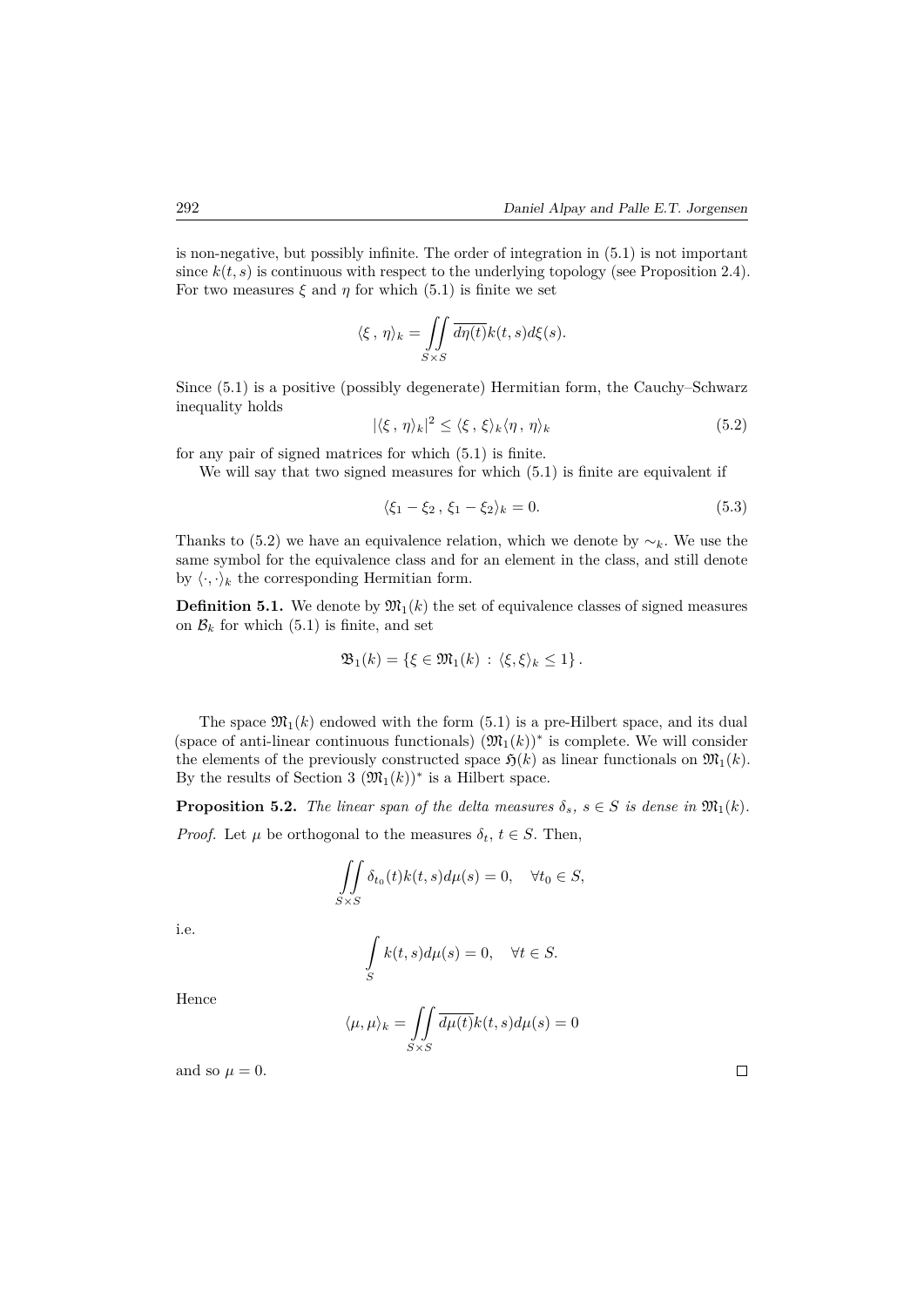The operator  $T_k$  defined in (4.6) extends to  $\mathfrak{M}_1(k)$ :

**Proposition 5.3.** *The map T<sup>k</sup> defined by*

$$
(T_k \mu)(t) = \int_S k(t, s) d\mu(s)
$$

*is an isometry from*  $\mathfrak{M}_1(k)$  *into*  $(\mathfrak{M}_1(k))^*$ , which extends to a unitary map between  $\mathfrak{D}_1(k)$  (*the Hilbert space closure*  $\mathfrak{M}_1(k)$ ) *and*  $(\mathfrak{M}_1(k))^*$ .

*Proof.* Let  $\mu \in \mathfrak{M}_1(k)$ . It defines an element in  $(\mathfrak{M}_1(k))^*$  via the formula

$$
(\widetilde{T_k\mu})(\xi) = \int\limits_{S} \overline{d\xi(t)} T_k(\mu)(t) = \langle \mu, \xi \rangle
$$

which is continuous in the  $\mathfrak{M}_1(k)$  topology thanks to (5.2).

**Theorem 5.4.** *Let k*(*t, s*) *be positive definite on the set S, with associated sigma-algebra of Borel sets*  $\mathcal{B}_k$  *associated to*  $d_k$ *. Let*  $\mathfrak{M}_1(k)$  *be the space of signed measures on*  $\mathcal{B}_k$ *such that*

$$
\iint\limits_{S\times S}\overline{d\xi(t)}k(t,s)d\xi(s)<\infty.
$$

*The space of functions of the form*  $f(\xi) = \langle f, \xi \rangle$  *with*  $f \in (\mathfrak{M}_1(k))^*$  *endowed with the norm*

$$
||f|| = ||f||_{\mathfrak{M}_1(k))^*}
$$
\n(5.4)

 $(where ||f||_{\mathfrak{M}_1(k))^*}$  *denotes the dual norm*) *is a Hilbert space. The restrictions of its elements to the jump measures*  $\delta_s$  *is the reproducing kernel Hilbert space with reproducing kernel k.*

#### 6. PROOF OF THEOREM 5.4

*Step 1. The dual*  $(\mathfrak{M}_1(k))^*$  *is a Hilbert space.* 

This follows from Section 3 but we give a specific argument here. By a general result in functional analysis (see e.g.  $[8]$ ), the dual is a Banach space. We show that its norm is defined by an inner product. To that purpose, let  $f \in (\mathfrak{M}_1(k))^*$ . It extends to the completion  $\mathfrak{D}_1(k)$  of  $\mathfrak{M}_1(k)$ . Since  $\mathfrak{M}_1(k)$  is a pre-Hilbert space, then  $\mathfrak{D}_1(k)$  is a Hilbert space and so, by Riesz theorem applied to  $\mathfrak{D}_1(k)$  there is an operator  $U_k$ from  $(\mathfrak{M}_1(k))^*$  into  $\mathfrak{D}_1(k)$  such that

$$
\langle f,\xi\rangle=\langle U_kf,\xi\rangle_{\mathfrak{D}_1(k)},
$$

where the brackets on the left denote the duality between  $\mathfrak{M}_1(k)$  and its anti-dual. Setting  $f = T_k(\mu)$  in the above equality we obtain

$$
\langle U_k T_k(\mu), \xi \rangle = \int_S \overline{(T_k \mu)(s)} d\xi(s) = \langle \mu, \xi \rangle_{\mathfrak{D}_1(k)}
$$

and so  $U_k T_k = I$ .

 $\Box$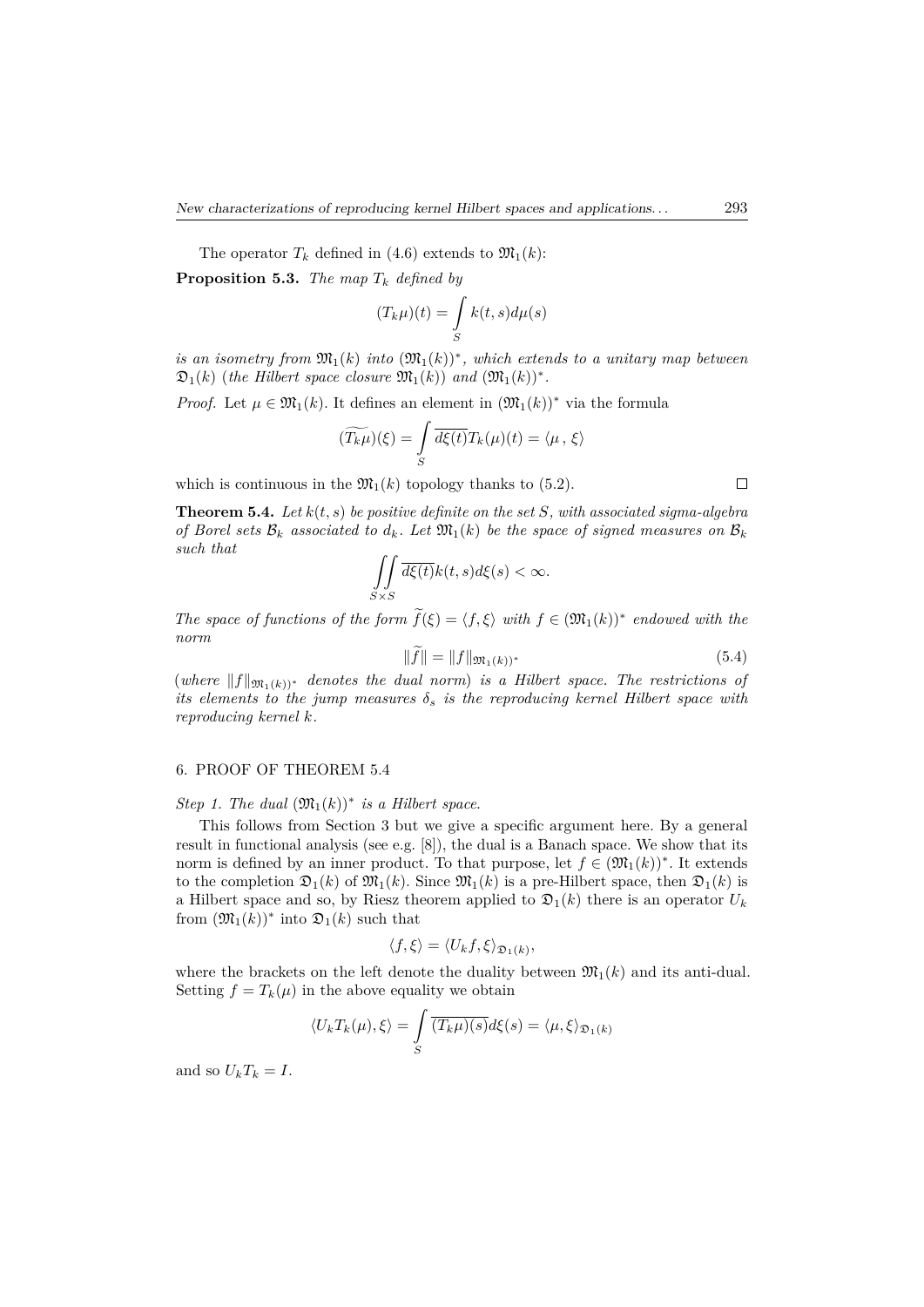We define an inner product on  $(\mathfrak{M}_1(k))^*$  as follows:

$$
\langle f,g\rangle=\langle U_kf,U_kg\rangle_{\mathfrak{D}_1(k)}.
$$

For  $f = T_k \xi$  and  $g = T_k \eta$  two elements of  $(\mathfrak{M}_1(k))^*$  we have

$$
\langle T_k \xi, T_k \eta \rangle_{(\mathfrak{M}_1(k))^*} = \langle U_k T_k \xi, U_k T_k \eta \rangle_{\mathfrak{D}_1(k)} = \langle \xi, \eta \rangle_{\mathfrak{D}_1(k)}.
$$

For  $\xi = \eta$  we have

$$
\langle T_k\xi, T_k\xi\rangle_{(\mathfrak{M}_1(k))^*} = \|\xi\|_{\mathfrak{D}_1(k)}^2.
$$

*Step 2. The Banach norm in*  $(\mathfrak{M}_1(k))^*$  *coincide with the Hilbert space norm.* 

It follows from the fact that the Hilbert norm is the supremum of the inner products on the unit ball of  $\mathfrak{M}_1(k)$ . But, by the definition of the norm as a supremum we have

$$
||T_k\xi||_{\mathfrak{M}_1(k))^*}^2 = \sup_{\eta \in \mathfrak{B}_1(k)} |(T_k\xi)(\eta)|^2
$$
  
= 
$$
\sup_{\eta \in \mathfrak{B}_1(k)} |\langle \eta, \xi \rangle_k|^2 \le \langle \eta, \eta \rangle_k \langle \xi, \xi \rangle_k
$$

so that  $||T_k\xi||^2 \le \langle \xi, \xi \rangle_k$ . Taking  $\eta = \xi/\sqrt{\langle \xi, \xi \rangle_k}$  leads to equality.  $Step 3. \, (\mathfrak{M}_1(k))^*$  *is the reproducing kernel Hilbert space with reproducing kernel* 

$$
\langle T_k \delta_t, T_k \delta_s \rangle = k(t, s).
$$

Let  $f \in (\mathfrak{M}_1(k))^*$  and  $s \in S$ . We have

$$
\langle f, T_k \delta_s \rangle = f(s) = \tilde{f}(\delta_s).
$$

#### 7. AN EXAMPLE

Every positive definite function is the covariance function of a centered Gaussian process; see e.g. [14, pp. 38–39]. Applying this result to the inner product of a real Hilbert space  $\mathfrak H$  with inner product  $\langle \cdot, \cdot \rangle$  and associated norm  $\|\cdot\|$ , we obtain a process called the associated Gaussian space. The elements of this space are the centered Gaussian variables  $W_h$ ,  $h \in \mathfrak{H}$ , with law  $N(0, \|h\|^2)$  and such that

$$
\mathbb{E}(W_{h_1}W_{h_2})=\langle h_1,h_2\rangle, \quad h_1,h_2\in\mathfrak{H}.
$$

Let

$$
k(t,s) = \sum_{n=0}^{\infty} \frac{t^n s^n}{(n!)^2},
$$

This gives an isometry sending a measure into the corresponding sequence of moments in the weighted  $\ell_2$  space. Then

$$
d\mu \in \mathfrak{M}_1(k) \quad \iff \quad \sum_{n=0}^{\infty} \frac{\left| \int_{\mathbb{R}} t^n d\mu(t) \right|^2}{(n!)^2} < \infty
$$

(condition on the moments of the measure).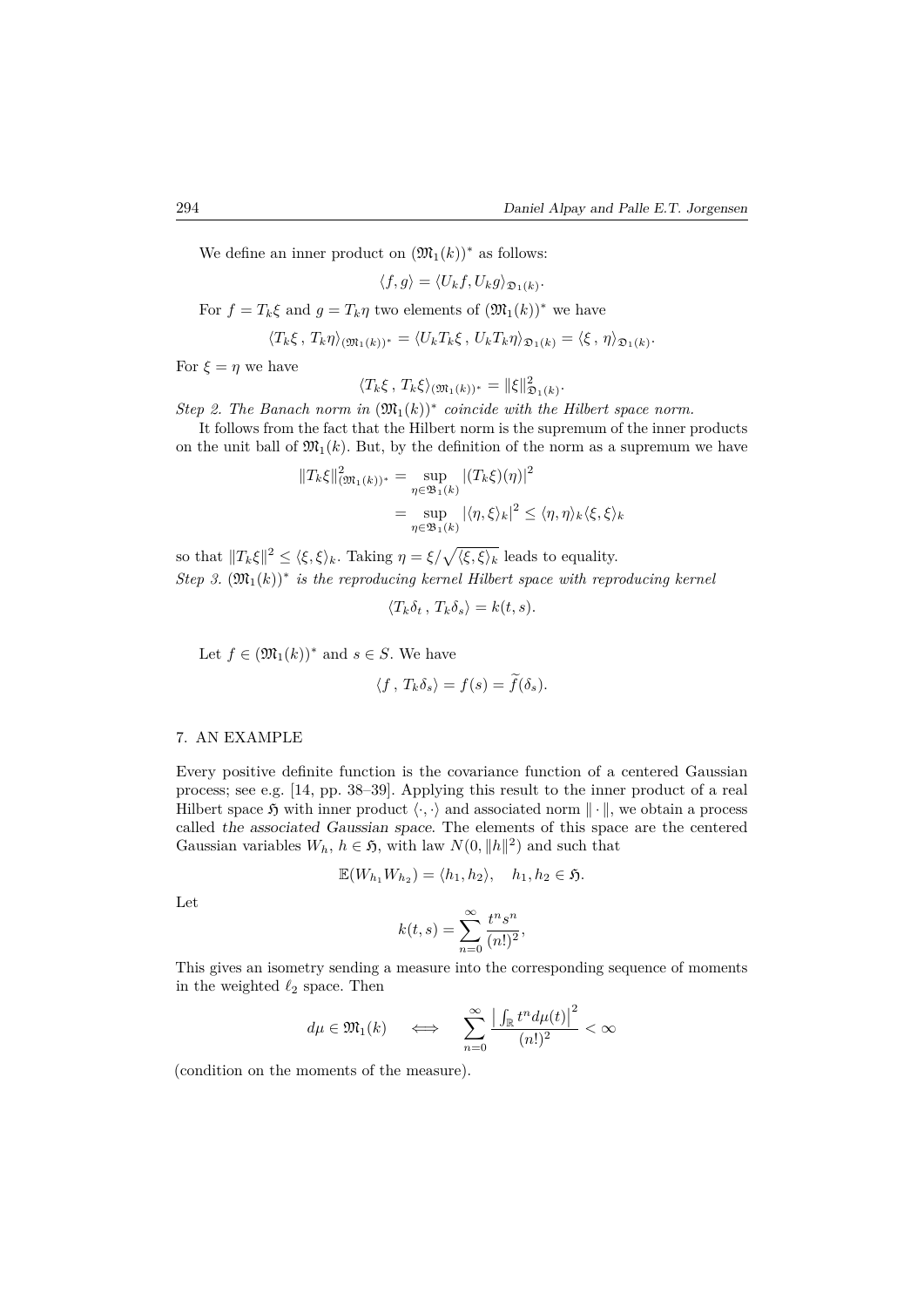The Gaussian measures

$$
d\mu_h(t) = \frac{1}{\sqrt{2\pi} \|h\|} e^{-\frac{t^2}{2\|h\|^2}} dt
$$

belong to  $\mathfrak{M}_1(k)$ . There are explicit formulas for the moments. We recall in particular that

$$
\mathbb{E}(W_h^{2n}) = \frac{(2n)!}{2^n n!} ||h||^{2n}, \quad n = 0, 1, 2, \dots
$$
\n(7.1)

**Proposition 7.1.** *In the above notation,*

$$
\langle \mu_{h_1}, \mu_{h_2} \rangle_k = k \left( \frac{\|h_1\|_2}{2}, \frac{\|h_2\|_2}{2} \right), \quad h_1, h_2 \in \mathfrak{H}.
$$

*Proof.* Using (7.1) we can write for  $h_1, h_2 \in \mathfrak{H}$ :

$$
\langle \mu_{h_1}, \mu_{h_2} \rangle_k = \sum_{n=0}^{\infty} \frac{\mathbb{E}(W_{h_1}^{2n}) \mathbb{E}(W_{h_2}^{2n})}{((2n)!)^2}
$$
  
= 
$$
\sum_{n=0}^{\infty} \frac{1}{(n!)^2} \left(\frac{\|h_1\|^2}{2}\right)^n \left(\frac{\|h_2\|^2}{2}\right)^n
$$
  
= 
$$
k \left(\frac{\|h_1\|_2}{2}, \frac{\|h_2\|_2}{2}\right).
$$

We note that this last kernel was studied in [2, 3].

#### 8. MEASURABLE KERNELS: DUAL NORM CONSTRUCTION

In the previous we considered a positive definite function  $k(t, s)$  defined for  $(t, s) \in S \times S$ and associated to it in a natural way a metric and a corresponding sigma-algebra. The arguments still work when  $S$  is endowed ahead of time with a sigma-algebra, say  $\mathcal{B}$ , and  $k(t, s)$  is assumed only jointly measurable in  $(t, s)$  with respect to  $\mathcal{B}$ , and has the property that the double integral (5.1)

$$
\langle \xi, \xi \rangle_k = \iint\limits_{S \times S} \overline{d\xi(t)} k(t, s) d\xi(s)
$$

is positive or possibly infinite for every signed measure on  $\beta$ . As in Section 5 we define two signed measures  $\xi_1$  and  $\xi_2$  for which the above integral is finite, to be equivalent if (5.3) holds, and the space  $\mathfrak{M}_1(k)$  is defined as in Definition 5.1.

**Definition 8.1.** With the above notation, the function  $k(t, s)$  is called positive definite.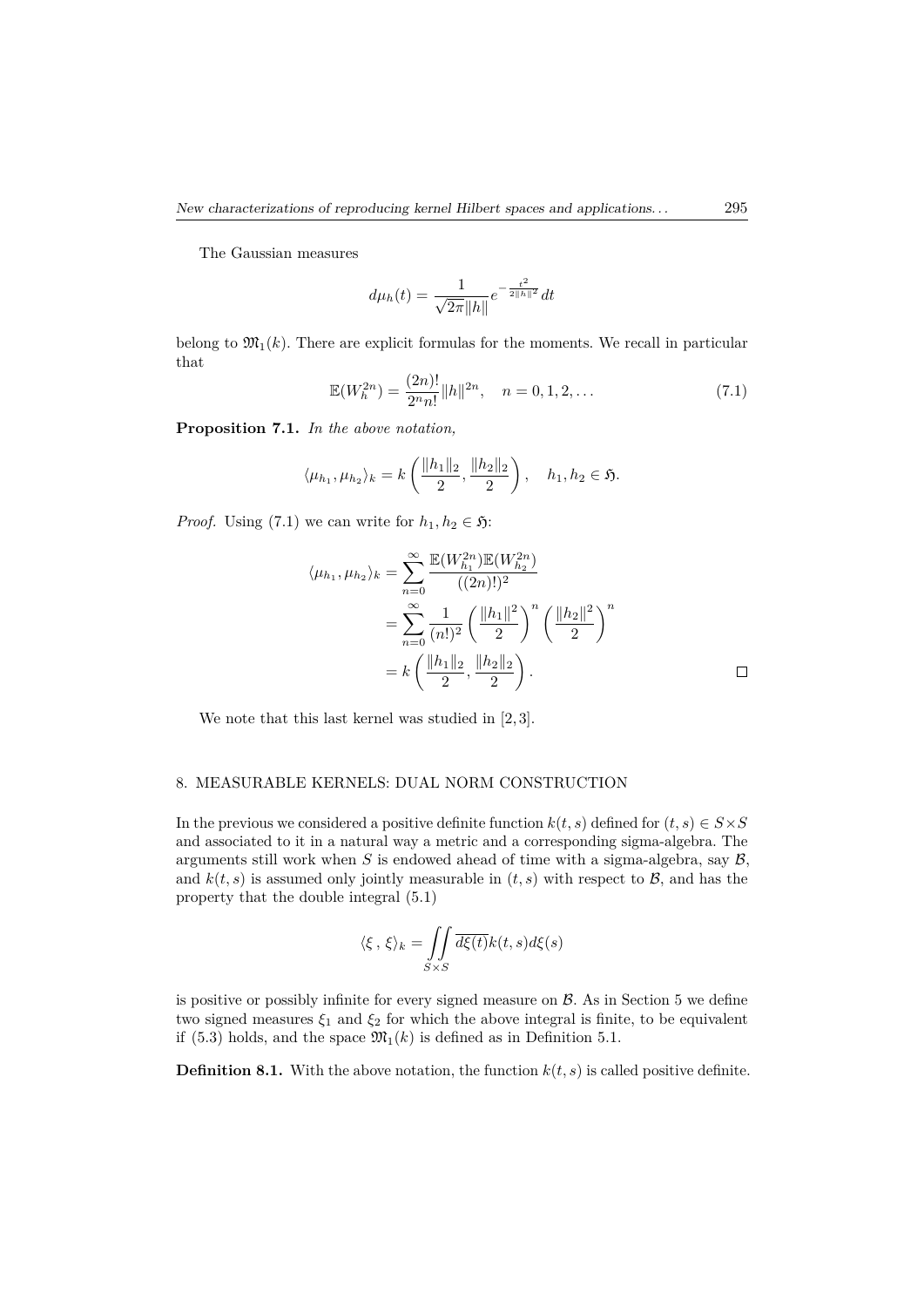For  $\xi \in \mathfrak{M}_1(k)$  the operator  $T_k$  defined by

$$
(T_k\xi)(t) = \int\limits_{S} k(t,s)d\xi(s)
$$

defines an element of  $(\mathfrak{M}_1(k))^*$  via

$$
(\widetilde{T_k\xi})(\mu)=\langle \xi,\mu\rangle_k.
$$

Theorem 5.4 takes now the following form:

**Theorem 8.2.** Let  $(S, \mathcal{B})$  be a measurable space, and let  $k(t, s)$  jointly measurable for  $t, s \in S$  *and positive definite on S. The space of functions of the form*  $\tilde{f}(\xi) = \langle f, \xi \rangle$  $with f ∈ (\mathfrak{M}_1(k))^*$  endowed with the norm

$$
||f|| = ||f||_{(\mathfrak{M}_1(k))^*}.
$$

 $(where ||f||_{(\mathfrak{M}_1(k))^*}$ *. is the dual norm*) *is a Hilbert space of functions defined on*  $\mathfrak{M}_1(k)$ *, with the reproducing kernel*  $\langle T_k \mu, T_k \nu \rangle$  and reproducing kernel property

$$
f(\xi) = \langle f, T_k \xi \rangle_{(\mathfrak{M}_1(k))^*}.
$$

**Remark 8.3.** The framework considered here includes for instance the singular integral kernel appearing in the study of the fractional Brownian motion, namely

$$
k(t,s) = |t - s|^{2H - 2}
$$

with Hurst constant  $H \in [1/2, 1)$ ; see [9]. For Lebesgue measurable functions f and associated signed measure  $f(t)dt$  the condition  $\langle f(t)dt, f(t)dt \rangle_k < \infty$  can be rewritten as

$$
\int_{\mathbb{R}} |\widehat{f}(u)|^2 |u|^{1-2H} du < \infty,
$$

as follows from Parseval's equality and since the distributional Fourier transform of  $|t|^{2H-2}$  is  $c_H|u|^{1-2H}$  with  $c_H = 2\Gamma(2H-1)\sin((1-H)\pi)$ . See e.g. [10, p. 170]. For more general information on such integral operators, see [18].

#### 9. QUADRATIC FORMS, OPERATOR RANGES AND REPRODUCING KERNELS

Connections between operator ranges and reproducing kernel spaces are well known, but usually considered in the setting of bounded operators. We here consider a more general case, using the theory of quadratic forms. In the notation of the previous section we still assume that *S* is a measure space, with  $\sigma$ -algebra  $\beta$  and we fix a positive *σ*-finite measure *µ* on *S*. We define

$$
\mathcal{F}_{\mu} = \{ A \in \mathcal{B} \, ; \, \mu(A) < \infty \},\tag{9.1}
$$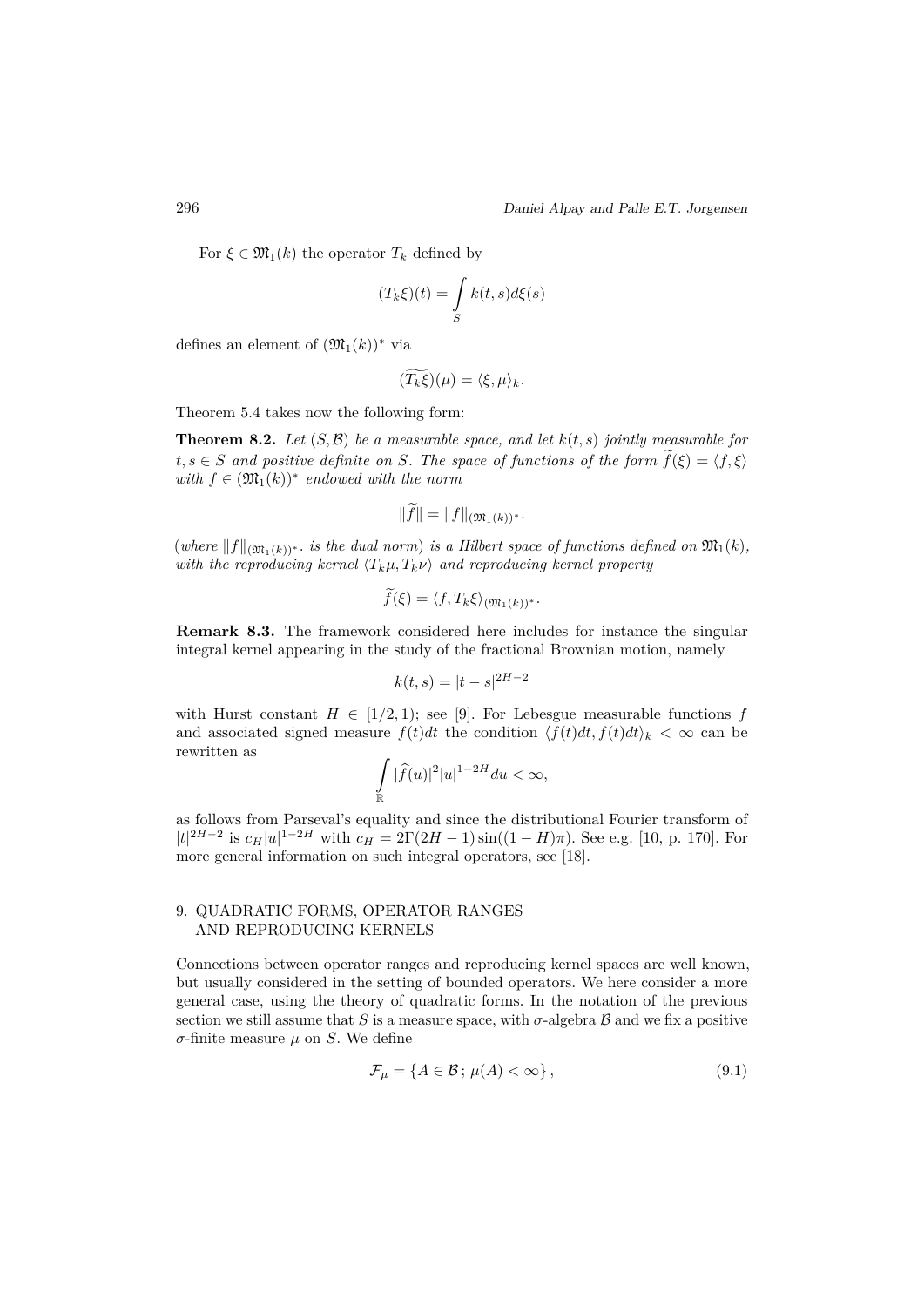assume that  $k(t, s)$  is jointly measurable and positive in the sense that

$$
Q(\varphi) = \iint\limits_{S \times S} \overline{\varphi(t)} k(t, s) \varphi(s) (d\mu \times d\mu)(t, s) \ge 0
$$

for every  $\varphi$  in the linear span  $\mathfrak{D}$  of the characteristic functions  $1_A$ , with  $A \in \mathcal{F}_\mu$ .

Assuming *Q* densely defined and closed, Kato's theorem on quadratic forms, see [12], ensures that there is a positive self-adjoint operator *T* such that

$$
Q(\varphi) = \langle \varphi, T\varphi \rangle_{\mathbf{L}_2(S, d\mu)} = ||T^{1/2}\varphi||^2_{\mathbf{L}_2(S, d\mu)}, \quad \varphi \in \mathfrak{D}.
$$

We then defined the associated reproducing kernel Hilbert space to be the range of *T* <sup>1</sup>*/*<sup>2</sup> with the operator range norm, meaning

$$
\langle T^{1/2}\varphi, T^{1/2}\psi \rangle_T = \langle \varphi, (I - \pi)\psi \rangle_{\mathbf{L}_2(S, d\mu)},
$$

where  $\pi$  is the orthogonal projection onto the kernel (null space) of *T*. We then have

$$
\langle T\varphi, T\psi \rangle_T = \langle T\varphi, \psi \rangle_{\mathbf{L}_2(S, d\mu)},
$$
  

$$
\langle T^{1/2}\varphi, T1_A \rangle_T = \langle T\varphi, 1_A \rangle_{\mathbf{L}_2(S, d\mu)} = \int_A (T\varphi)(t) d\mu(t)
$$

and the reproducing kernel is now

$$
k(A, B) = Q(1_{A \cap B}) = \iint_{A \times B} d\mu(t) d\mu(s).
$$

Within the present setting one can also construct the above reproducing kernel space as a projective limit. We define

$$
\mathfrak{H}_A(k) = \left\{ F(t) = \int_A k(t,s)\varphi(s)d\mu(s), \ \varphi \in \mathfrak{D} \right\}
$$

with inner product (with  $G(t) = \int_A k(t, s) \psi(s) d\mu(s)$ , where  $\psi \in \mathfrak{D}$ )

$$
\langle F, G \rangle = \iint_{A \times A} \overline{\psi(t)} k(t, s) \varphi(s) (d\mu \times d\mu)(t, s)
$$

We define the injective limit

$$
\mathfrak{H} = \lim_{\substack{A \to S \\ A \in \mathcal{F}_\mu}} \mathfrak{H}_A(k)
$$

and the following arguments are similar to the case of finite space considered earlier.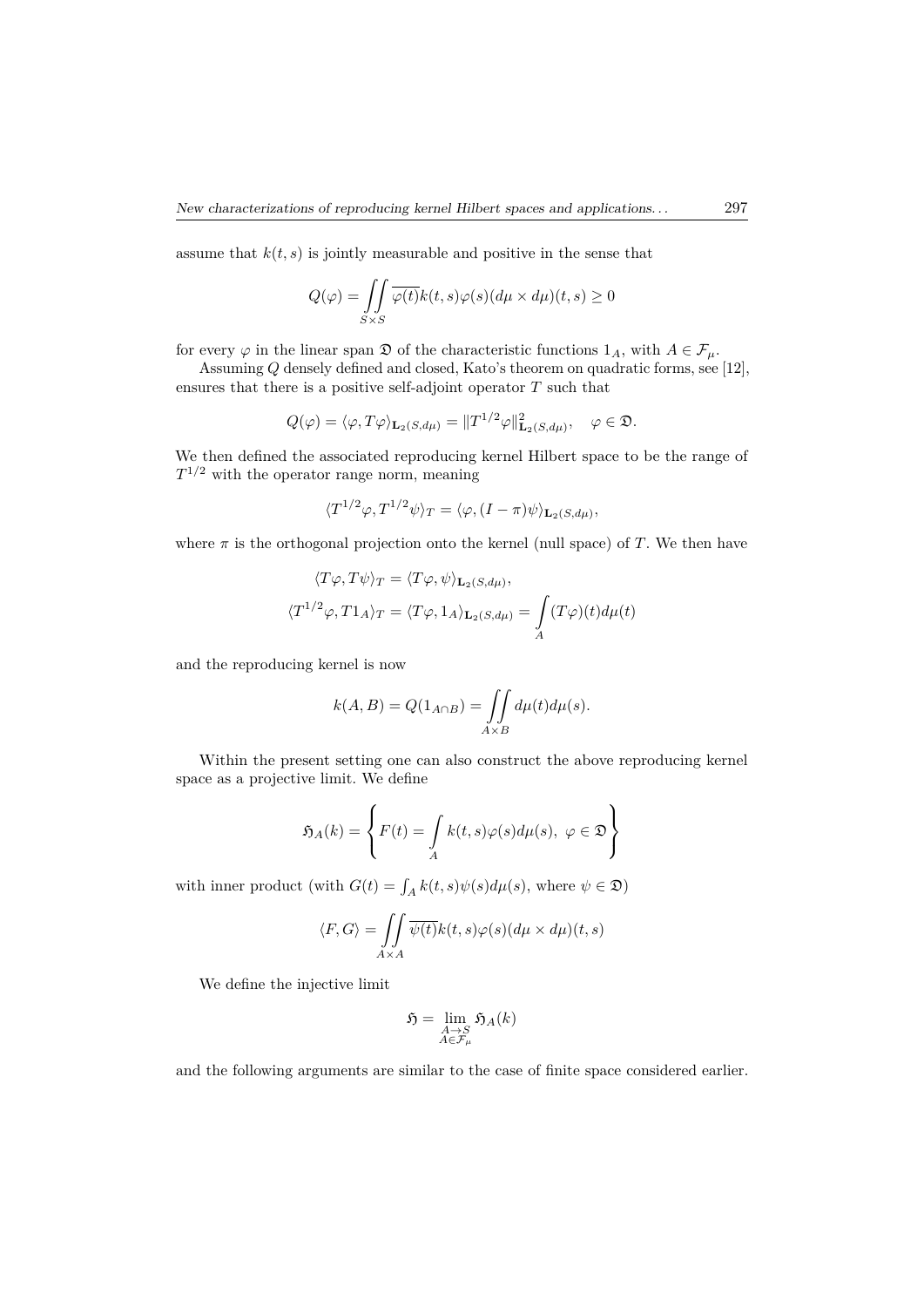**Proposition 9.1.** *Let*  $A \in \mathcal{F}_{\mu}$ *. The map*  $T_A$  *from*  $\mathbf{L}_2(A, \mu)$  *onto*  $\mathfrak{H}_A$  *defined by* 

$$
T_A(\varphi d\mu)=\int\limits_A k(t,s)\varphi(s)d\mu(s)
$$

*is an isometry, and*  $T_A T_A^* = Q_A$  *is the projection from*  $\mathbf{L}_2(S, \mu)$  *onto*  $\mathbf{L}_2(A, \mu)$ *:* 

$$
(Q_Ag)(t)=\int\limits_A k(t,s)T^*_A(g|_A)(s)d\mu(s)
$$

The system of projections  ${Q_A, A \in \mathcal{F}_\mu}$  is the counterpart of the system  ${Q_F, F \in \mathcal{F}}$  in Section 4, and when  $A \subset B$  we have  $Q_A = Q_A Q_B$ .

#### 10. AN APPLICATION TO STOCHASTIC PROCESSES

We now give an application to random variables of the construction presented in the previous section. More precisely, we start as before with  $k(t, s)$  positive definite on *S*, and we associate to  $k(t, s)$  a measurable positive kernel defined in an underlying probability space. Let thus  $(\Omega, \mathcal{B}, P)$  be a probability space. For every random variable *X* with values in *S*, we set

$$
k_X(u,v) = k(X(u), X(v)), \quad u, v \in \Omega
$$

to be the induced kernel on  $\Omega \times \Omega$  defined from X. For a complex-valued random variable  $X$  on  $\Omega$  we defined a signed measure on  $S$  via

$$
W_X(P) = P \circ X^{-1}.
$$
 (10.1)

We then have

$$
\iint\limits_{\Omega \times \Omega} k(X(u), X(v))dP(u)dP(v) = \iint\limits_{S \times S} (d(\overline{P \circ X^{-1})(t)})k(t, s)d(P \circ X^{-1})(s) \tag{10.2}
$$

when the second double integral is finite. We denote by  $\mathfrak{M}_1(k_X) \subset \mathfrak{M}_1(k)$  the corresponding set of signed measures. We define a norm on the corresponding random variables RV*k*(Ω) via

$$
\langle P, P \rangle = \langle W_P X, W_P X \rangle_{\mathfrak{M}_1(k)}
$$

From (10.3) we obtain the following result.

**Theorem 10.1.** *The map*  $W_X$  *is an isometry from*  $RV_k(P)$  *into*  $\mathfrak{M}_1(k)$ *.* 

We have here the generalization of the notion of distribution of a random variable. We give a Hilbert structure on a family of random variables on  $\Omega$  using the previous analysis.

$$
k_{X,Y}(u,v) = k(X(u), Y(v)), \quad u, v \in \Omega
$$

$$
\iint\limits_{\Omega\times\Omega} k(X(u), Y(v))dP(u)dP(v) = \iint\limits_{S\times S} (d(\overline{P\circ X^{-1})(t)})k(t,s)d(P\circ Y^{-1})(s) \tag{10.3}
$$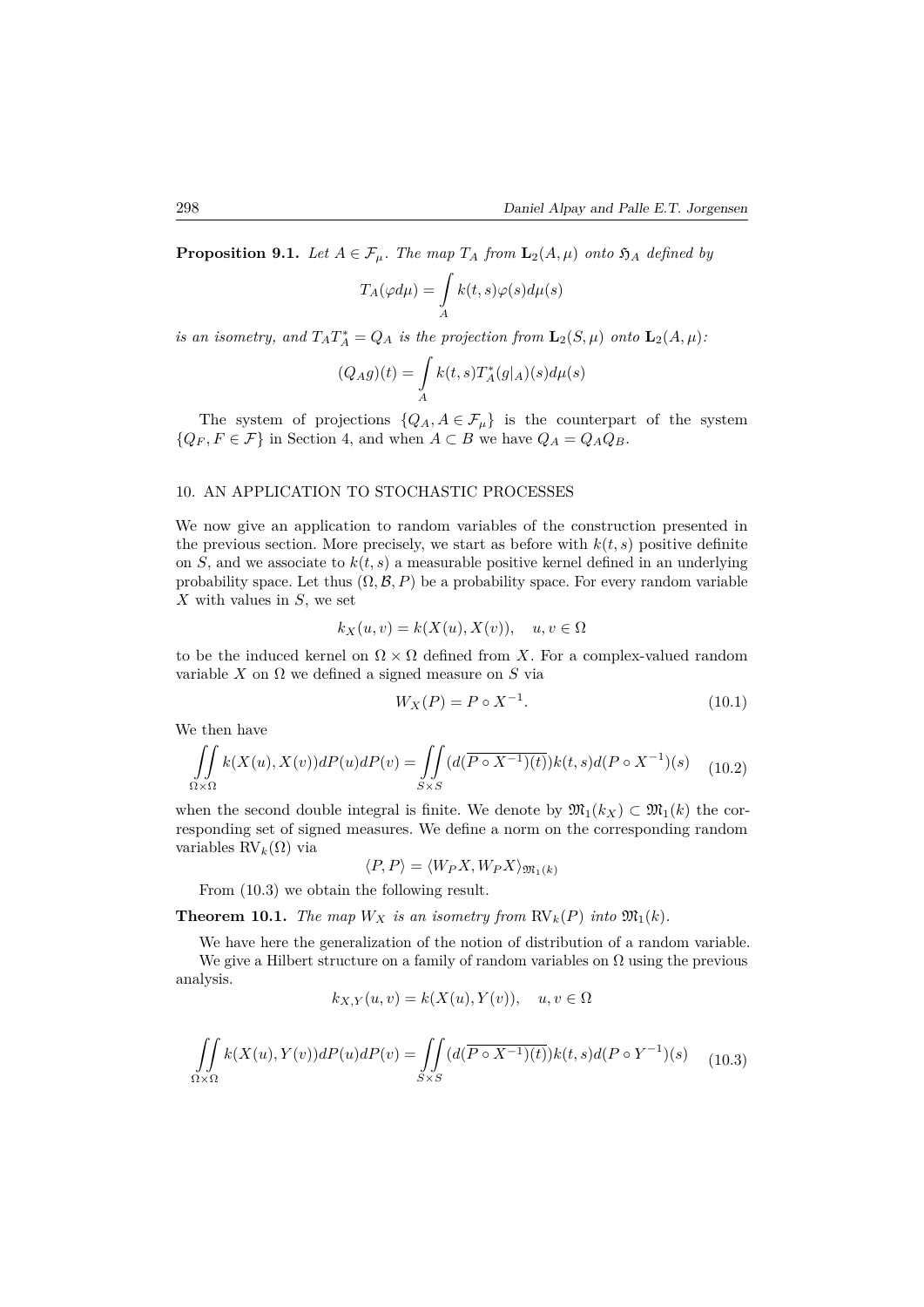#### 11. HAUSDORFF DISTANCE

Finally we make some connections between our analysis and the Hausdorff distance of two measures in  $\mathfrak{M}_1(k)$ . Recall that the Hausdorff distance is defined to be

$$
d_{\text{Haus}}(\mu,\nu) = \sup_{f \in \text{Lip}_1(S)} \left| \int_S f(t) d\mu(t) - \int_S f(t) d\nu(t) \right|,
$$

where  $Lip_1$  denotes the set of functions on  $S$  such that

$$
||f||_{\text{Lip}} = \sup_{\substack{s,t \in S \\ s \neq t}} \frac{|f(t) - f(s)|}{d_k(t,s)} \le 1.
$$

**Proposition 11.1.** *Let*  $\mu, \nu \in \mathfrak{M}_1(k)$ *. It holds that* 

$$
d_{\text{Haus}}(\mu, \nu) \leq d_{\mathfrak{H}(k)}(\mu, \nu) = ||T_k(\mu) - T_k(\nu)||_{\mathfrak{H}(k)}.
$$

*Proof.* By Cauchy–Schwarz inequality,

$$
\frac{|f(t) - f(s)|}{d_k(t, s)} = \frac{|\langle f, k_t - k_s \rangle_{\mathfrak{H}(k)}}{\|k_t - k_s\|_{\mathfrak{H}(k)}} \le \|f\|_{\mathfrak{H}(k)}.
$$

#### REFERENCES

- [1] R.A. Aliev, C.A. Gadjieva, *Approximation of hypersingular integral operators with Cauchy kernel*, Numer. Funct. Anal. Optim. **37** (2016), no. 9, 1055–1065.
- [2] D. Alpay, M. Porat, *Generalized Fock spaces and the Stirling numbers*, J. Math. Phys. **59** (2018), 063509.
- [3] D. Alpay, P. Jorgensen, R. Seager, D. Volok, *On discrete analytic functions: Products, rational functions and reproducing kernels*, J. Appl. Math. Comput. **41** (2013), 393–426.
- [4] N. Aronszajn, *Theory of reproducing kernels*, Trans. Amer. Math. Soc. **68** (1950), 337–404.
- [5] A. Ben-Israel, T.N. Greville, *Generalized Inverses*, 2nd ed., CMS Books in Mathematics/Ouvrages de Mathématiques de la SMC, vol. 15, Springer-Verlag, New York, 2003.
- [6] J. Bouvrie, B. Hamzi, *Kernel methods for the approximation of nonlinear systems*, SIAM J. Control Optim. **55** (2017), no. 4, 2460–2492.
- [7] S. Boyd, L. Vandenberghe, *Convex Optimization*, Cambridge University Press, Cambridge, 2004.
- [8] H. Brezis, *Analyse fonctionnelle*, Masson, Paris, 1987.
- [9] T.E. Duncan, *Some applications of fractional Brownian motion to linear systems*, [in:] *System theory: modeling, analysis and control (Cambridge, MA, 1999)*, volume 518 of *Kluwer Internat. Ser. Engrg. Comput. Sci.*, pages 97–105. Kluwer Acad. Publ., Boston, MA, 2000.